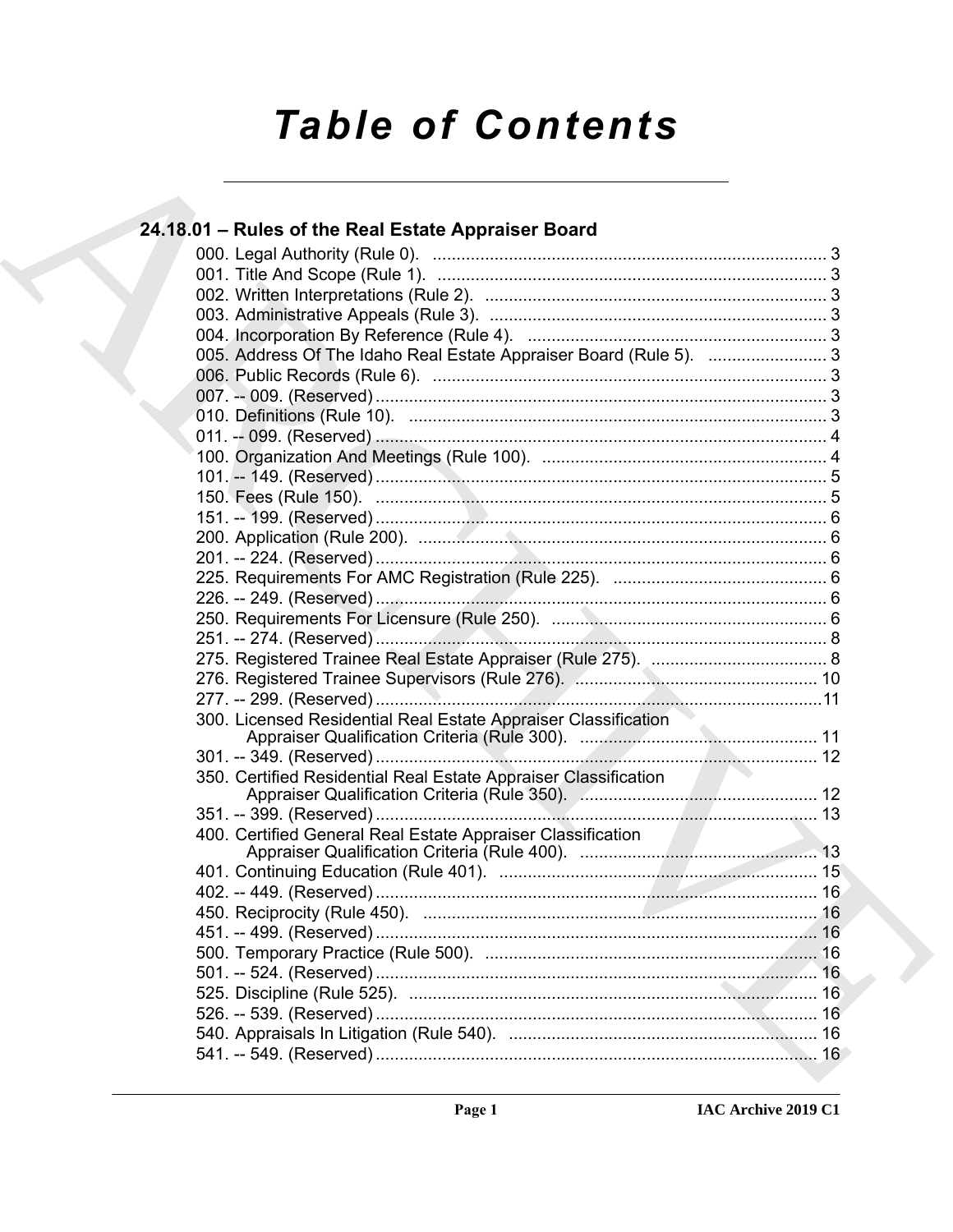### *Table of Contents (cont'd)*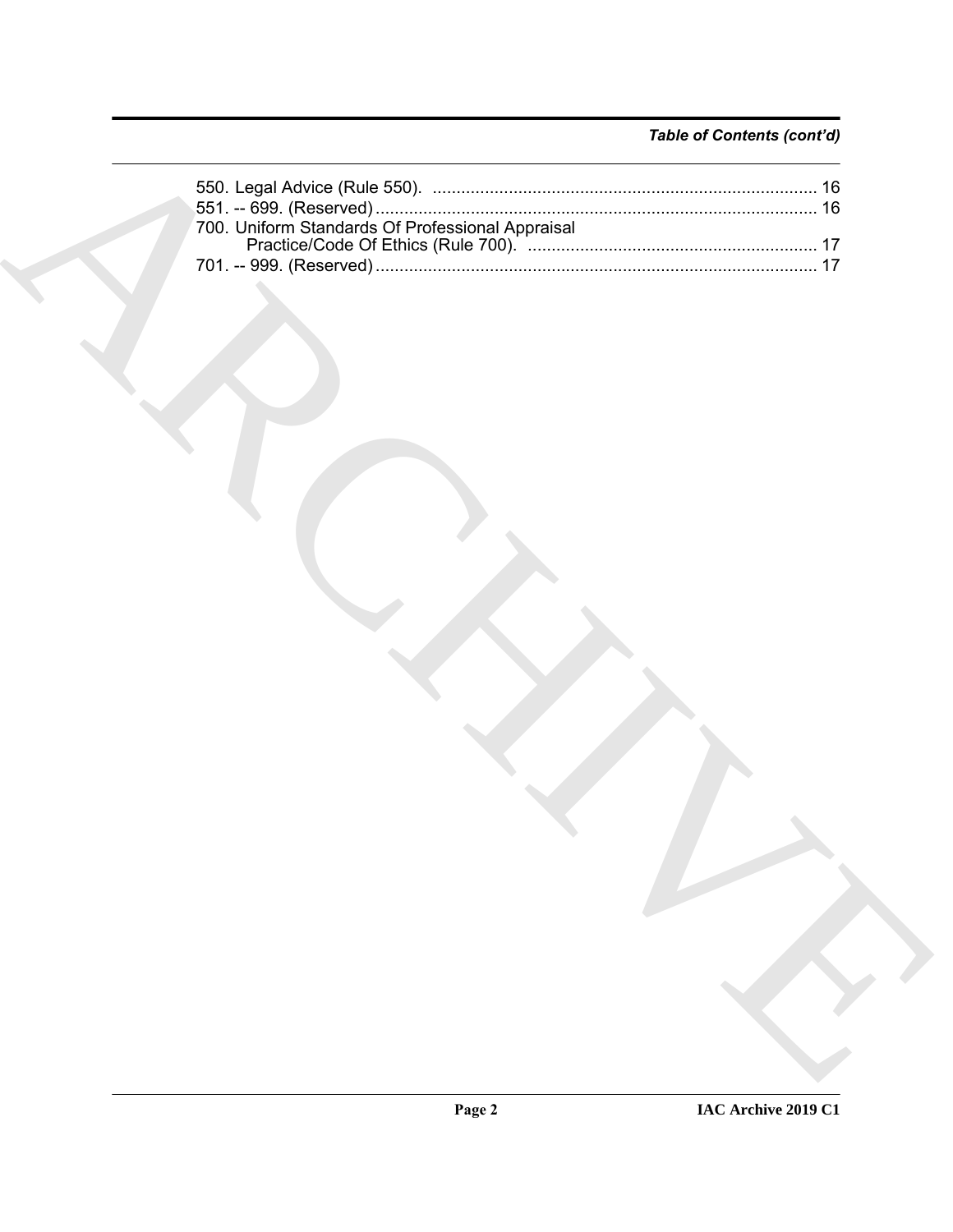#### **IDAPA 24 TITLE 18 CHAPTER 01**

### **24.18.01 – RULES OF THE REAL ESTATE APPRAISER BOARD**

#### <span id="page-2-18"></span><span id="page-2-1"></span><span id="page-2-0"></span>**000. LEGAL AUTHORITY (RULE 0).**

These rules are hereby prescribed and established pursuant to the authority vested in the Real Estate Appraiser Board by the provisions of Section 54-4106, Idaho Code. (7-1-93)

#### <span id="page-2-20"></span><span id="page-2-2"></span>**001. TITLE AND SCOPE (RULE 1).**

These rules shall be cited as IDAPA 24.18.01, "Rules of the Real Estate Appraiser Board." (7-1-97)

#### <span id="page-2-21"></span><span id="page-2-3"></span>**002. WRITTEN INTERPRETATIONS (RULE 2).**

The board may have written statements that pertain to the interpretation of the rules of this chapter. Such interpretations, if any, are available for public inspection and copying at cost in the main office of the Bureau of Occupational Licenses. (3-13-02) Occupational Licenses.

#### <span id="page-2-11"></span><span id="page-2-4"></span>**003. ADMINISTRATIVE APPEALS (RULE 3).**

Administrative appeals shall be governed by the Administrative Procedure Act, Title 67, Chapter 52, Idaho Code. (3-13-02)

#### <span id="page-2-17"></span><span id="page-2-5"></span>**004. INCORPORATION BY REFERENCE (RULE 4).**

The document titled "Uniform Standards of Professional Appraisal Practice (USPAP)," 2018-2019 Edition, excluding standards 7, 8, 9, and 10, published by the Appraisal Foundation and effective January 1, 2018, as referenced in Subsection 700, is herein incorporated by reference and is available for review at the Board's office and may be purchased from the Appraisal Foundation, Distribution Center, P. O. Box 381, Annapolis Junction, MD 20701-0381. (3-22-18)

### <span id="page-2-10"></span><span id="page-2-6"></span>**005. ADDRESS OF THE IDAHO REAL ESTATE APPRAISER BOARD (RULE 5).**

**24.16.01 – RULES OF THE REAL ESTATE APPRAISER BOARD<br>
1996.** LEGAL ALTITORITY (RULE P).<br>
1996. THE ANS SCOPE (RULE P).<br>
1996. THE ANS SCOPE (RULE P).<br>
1996. THE ANS SCOPE (RULE P).<br>
1996. THE ANS SCOPE (RULE P).<br>
1996. TH The office of the Real Estate Appraiser Board is located within the Bureau of Occupational Licenses, 700 W. State Street, Boise, Idaho 83702. The Bureau is open between the hours of 8:00 a.m. and 5:00 p.m. each day except Saturdays, Sundays and holidays. The telephone number of the Board is (208) 334-3233. The Board's fax number is (208) 334-3945. The Board's e-mail address is rea@ibol.idaho.gov. The Board's official website is http:// ww.ibol.idaho.gov. (3-29-10)

#### <span id="page-2-19"></span><span id="page-2-7"></span>**006. PUBLIC RECORDS (RULE 6).**

The records associated with the Real Estate Appraiser Board are subject to the provisions of the Idaho Public Records Act, Title 74, Chapter 1, Idaho Code. (3-13-02)

### <span id="page-2-8"></span>**007. -- 009. (RESERVED)**

#### <span id="page-2-12"></span><span id="page-2-9"></span>**010. DEFINITIONS (RULE 10).**

The definitions numbered one through sixteen (1-16), appearing at Section 54-4104, Idaho Code are incorporated herein by reference as if set forth in full. (3-29-10) herein by reference as if set forth in full.

<span id="page-2-13"></span>**01. Accredited**. Accredited by the Commission on Colleges, a regional or national accreditation association, or by an accrediting agency that is recognized by the U.S. Secretary of Education. (3-20-14)

<span id="page-2-14"></span>**02. Advisory Committee**. A committee of state certified or licensed real estate appraisers appointed by the board to provide technical assistance relating to real estate appraisal standards and real estate appraiser experience, education and examination requirements that are appropriate for each classification of state certified or licensed real estate appraiser. (7-1-93) licensed real estate appraiser.

**03. Appraisal Foundation**. The Appraisal Foundation means the Appraisal Foundation established on November 30, 1987, as a not-for-profit corporation under the laws of Illinois. (7-1-97)

<span id="page-2-16"></span><span id="page-2-15"></span>**04. Appraiser Qualifications Board**. Appraiser Qualifications Board of the Appraisal Foundation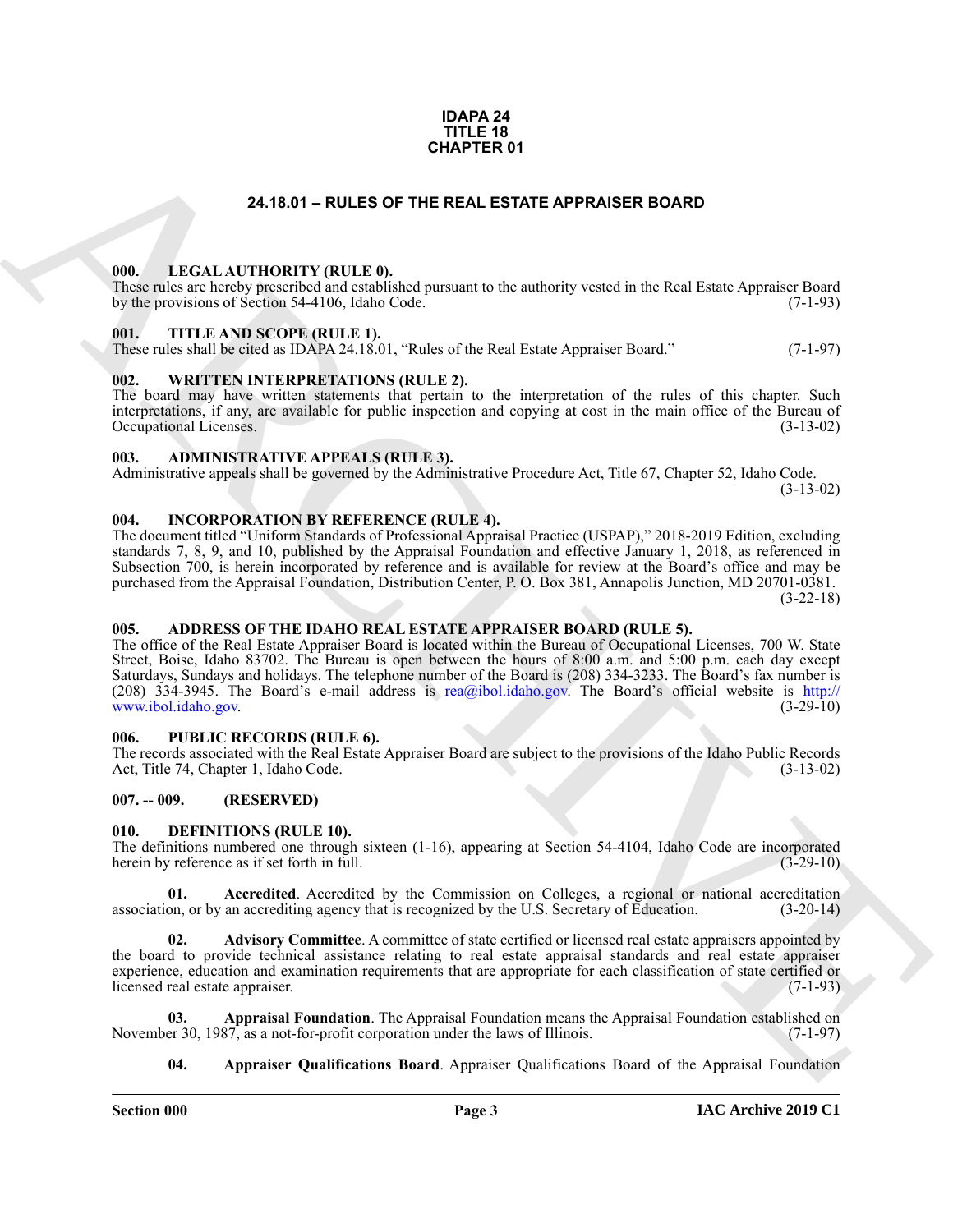establishes the qualifications criteria for licensing, certification and recertification of appraisers. (7-1-97)

<span id="page-3-3"></span>**05. Appraisal Standards Board**. The Appraisal Standards Board of the Appraisal Foundation develops, publishes, interprets and amends the Uniform Standards of Professional Appraisal Practice (USPAP) on behalf of appraisers and users of appraisal services. (7-1-97)

<span id="page-3-4"></span>**06. Bureau**. The Bureau means the Bureau of Occupational Licenses, as prescribed in Sections 54- 4106(2)(a) and 67-2601, Idaho Code. (3-13-02)

<span id="page-3-5"></span>**07. Chief**. The Bureau Chief of the Bureau of Occupational Licenses as established by Section 67- 2602, Idaho Code. (7-1-93)

<span id="page-3-7"></span><span id="page-3-6"></span>**08. Classroom Hour**. Fifty (50) minutes out of each sixty (60) minute hour in a setting which may include a classroom, conference/seminar, on-line or a virtual classroom. (4-4-13)

Bureau of Occupations I. Learnes R. Males of the Real Easte Appearance Books control to the Southern state of the Architecture of the Southern State Control (1949)<br>
And Real Action State Control in the Architecture of the **09. Field Real Estate Appraisal Experience**. Personal inspections of real property, assembly and analysis of relevant facts, and by the use of reason and the exercise of judgment, formation of objective opinions as to the market or other value of such properties or interests therein and preparation of written appraisal reports or other memoranda showing data, reasoning, and conclusion. Professional responsibility for the valuation function is essential. (4-6-05)

<span id="page-3-8"></span>**10. FIRREA**. Title XI, Financial Institutions Reform, Recovery and Enforcement Act of 1989, as amended, was designed to ensure that more reliable appraisals are rendered in connection with federally related transactions. (3-20-14)

<span id="page-3-9"></span>**11. Real Estate**. In addition to the previous definition in Section 54-4104(11), Idaho Code, will also mean an identified parcel or tract of land, including improvements, if any. (3-29-10)

<span id="page-3-10"></span>**12. Real Property**. In addition to the previous definition in Section 54-4104(11), Idaho Code, will also mean one or more defined interests, benefits, or rights inherent in the ownership of real estate. (3-29-10)

<span id="page-3-11"></span>**13. Residential Unit**. Real estate with a current highest and best use of a residential nature. A residential unit includes a kitchen and a bathroom. (3-29-10)

<span id="page-3-12"></span>**14. Uniform Standards of Professional Appraisal Practice or USPAP**. Those uniform standards adopted by the Appraisal Foundation's Appraisal Standards Board. These standards may be altered, amended, interpreted, supplemented, or repealed by the Appraisal Standards Board (ASB) from time to time. (3-13-02)

<span id="page-3-13"></span>**15. USPAP Course**. For the purposes of licensure and license renewal, any reference to the approved USPAP course shall mean the National USPAP Course provided by Appraisal Qualifications Board Certified USPAP Instructors and Educational Providers. (4-6-05)

<span id="page-3-2"></span>**16. Appraisal Management Company or AMC**. Appraisal Management Company or AMC means a natural person or organization that meets the definition in Section 54-4122, Idaho Code, and is registered under the Idaho Appraisal Management Company Registration and Regulation Act. (3-24-17)

### <span id="page-3-0"></span>**011. -- 099. (RESERVED)**

### <span id="page-3-14"></span><span id="page-3-1"></span>**100. ORGANIZATION AND MEETINGS (RULE 100).**

<span id="page-3-15"></span>**01. Board Name**. In accordance with Idaho statutes, the name of this Board shall be the Idaho Real Estate Appraiser Board, hereafter called the Board. Whenever reference is made to "Law," the same shall refer to the laws of the state of Idaho.

<span id="page-3-16"></span>**02. Organization of Board**. At the first meeting of each year, the Board shall organize and elect from its members a Chairman and Vice Chairman who shall assume the duties of their respective offices immediately upon such selection. (3-13-02)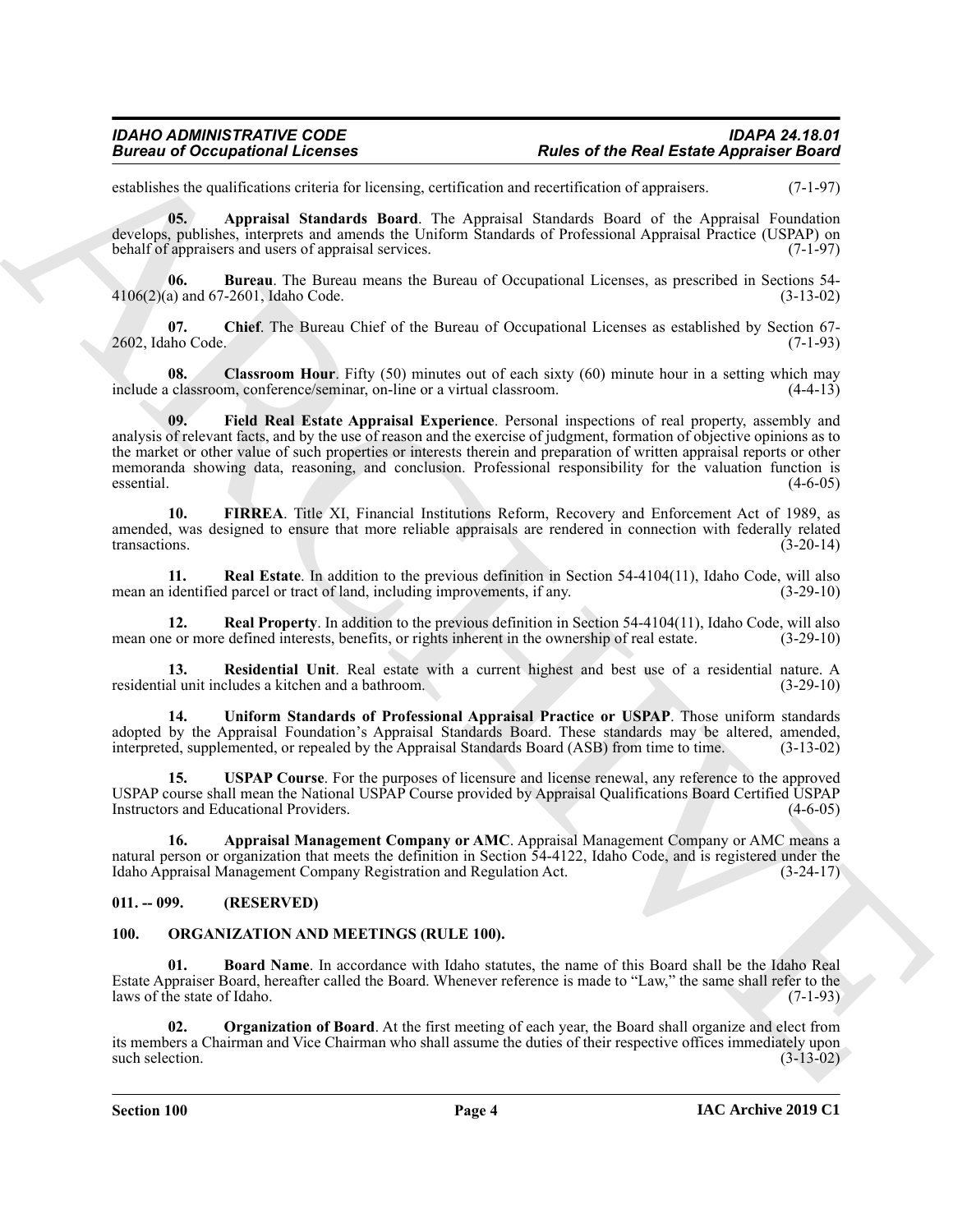#### <span id="page-4-17"></span>**03. Board Members and Duties**. (7-1-93)

**a.** Chairman - The Chairman shall be a voting member of the Board, and when present preside at all meetings, appoint with the consent of the Board all committees, and shall otherwise perform all duties pertaining to the office of Chairman. The Chairman shall be an ex-officio member of all committees. (7-1-93)

**b.** Vice-Chairman - The Vice Chairman shall, in the absence or incapacity of the Chairman, exercise the duties and possess all the powers of the Chairman. (7-1-93)

<span id="page-4-18"></span>**04. Meetings**. The Board shall meet at least four (4) times annually and at such other times as requested by the Board or its chairman. (7-1-93)

<span id="page-4-19"></span>**05. Quorum**. A quorum shall be three (3) board members. A majority vote of the quorum present shall be considered the action of the Board as a whole. (4-11-06)

#### <span id="page-4-0"></span>**101. -- 149. (RESERVED)**

#### <span id="page-4-2"></span><span id="page-4-1"></span>**150. FEES (RULE 150).**

| Fees are established in accord with Sections 54-4113, 54-4124 and 54-4134, Idaho Code, as follows:<br>$(3-24-17)$ |  |  |  |  |  |
|-------------------------------------------------------------------------------------------------------------------|--|--|--|--|--|
|-------------------------------------------------------------------------------------------------------------------|--|--|--|--|--|

- <span id="page-4-4"></span>**01. Application**. Application fee for License and Registration – two hundred dollars (\$200). (4-1-19)
- <span id="page-4-12"></span>**02. Original License**. Original License – one hundred dollars (\$100)\*. (4-1-19)
- <span id="page-4-11"></span>**03. Original AMC Registration**. Original Registration – One thousand dollars (\$1,000)\*\*. (4-1-19)
- <span id="page-4-10"></span>**04.** License Renewal. License renewal – two hundred seventy-five dollars (\$275)\*. (4-1-19)
- <span id="page-4-3"></span>**05. AMC Registration Renewal**. Registration renewal – nine hundred dollars (\$900)\*\*. (4-1-19)
- <span id="page-4-14"></span>**06. Reinstatement**. Reinstatement fee is as provided in Section 67-2614, Idaho Code. (3-24-16)
- <span id="page-4-5"></span>**07.** Application for Reciprocity. Application for reciprocity – two hundred dollars (\$200).  $(4-1-19)$
- <span id="page-4-13"></span>**08. Original License Via Reciprocity**. Original License via reciprocity – one hundred dollars (\$100)\*. (3-21-12)

<span id="page-4-15"></span>

| 09. | <b>Temporary Permit.</b> Temporary permit – seventy-five dollars (\$75). |  |  | $(4-1-19)$ |
|-----|--------------------------------------------------------------------------|--|--|------------|
|     |                                                                          |  |  |            |

<span id="page-4-16"></span><span id="page-4-7"></span>**10. Trainee Registration Fee**. Trainee registration fee – fifty dollars (\$50). (3-13-02)

**11. Examination and Reexamination Fees**. Examination and Reexamination fees will be calculated based on the actual cost of the examination. Successful applicants will be notified of the fees at the time they are scheduled for examination. (7-1-97)

**12. Continuing Education Provider Application Fee**. Continuing Education Provider Application fee - one hundred dollars  $(\$100)$ .  $(3-21-12)$ 

<span id="page-4-9"></span><span id="page-4-8"></span><span id="page-4-6"></span>**13. Fees are Non-Refundable**. Fees are non-refundable. (7-1-93)

**Europe of Occupations I. Fourth and Duties.**<br> **But of the Real Easts Appensive Road**<br> **But of Members and Duties.**<br> **But of Members and Duties**<br> **ARCHIVE CONTINE TO ANTIFICATION** CONTINUES A symmetric and plus Convenienc **14. Fees Followed By One Asterisk (\*) Means**. Proposed fees for these categories marked with an asterisk (\*) include forty dollars (\$40) to be submitted by the state to the federal government. Title XI, Section 1109 of the FIRREA as amended requires each state to submit a roster listing of state licensed appraisers to the Appraisal Subcommittee of the Federal Financial Institutions Examination Council "no less than annually." The state is also required to collect from such individuals who perform appraisals in federally related transactions an annual registry fee of "not more than eighty-five dollars (\$85)," such fees to be transmitted by the state to the federal government on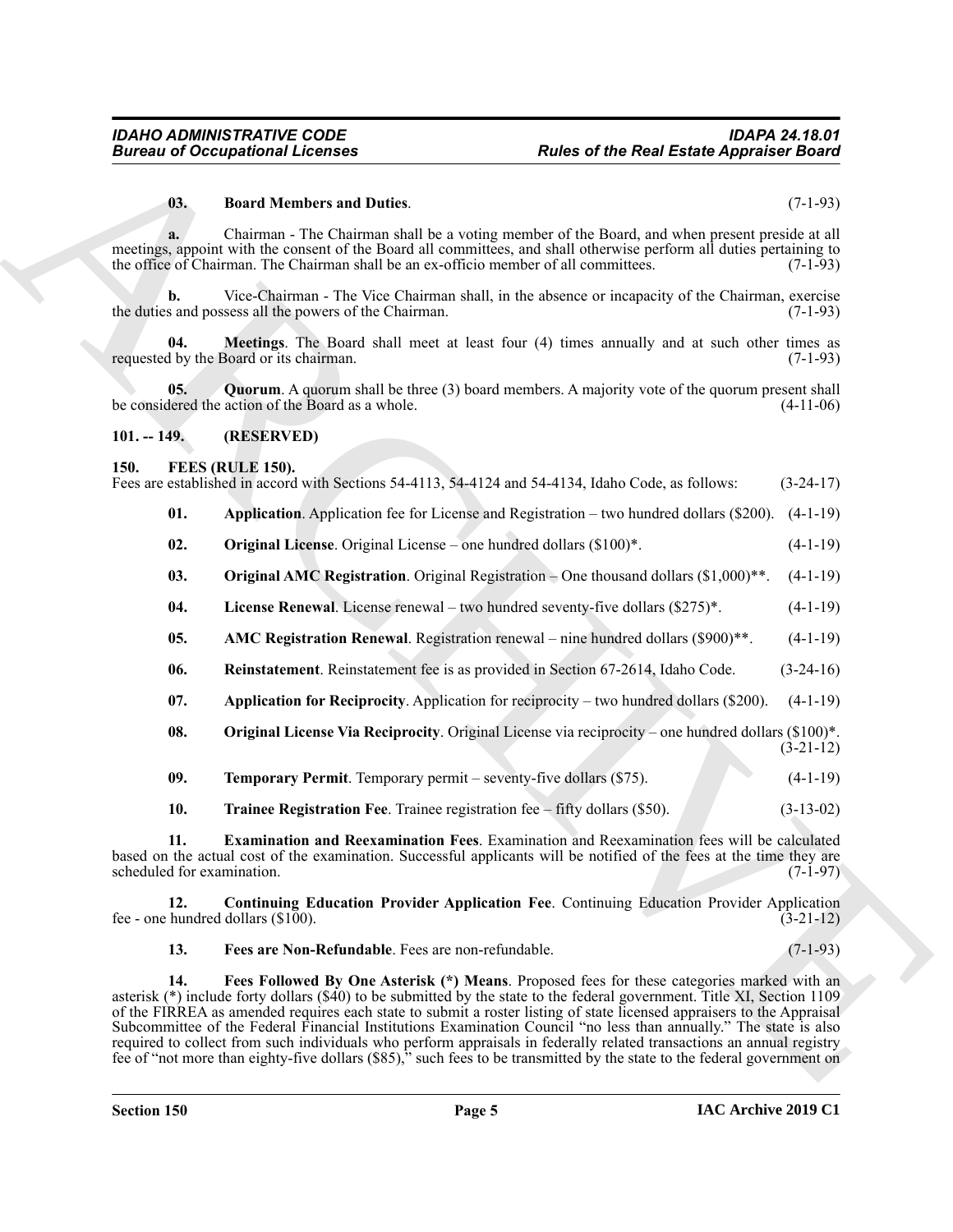### *IDAHO ADMINISTRATIVE CODE IDAPA 24.18.01* **Rules of the Real Estate Appraiser Board**

<span id="page-5-13"></span>an annual basis. This fee is subject to change by the Appraisal Subcommittee. (3-21-12)

Bureau of Occupations I Leonards<br>
The case of the Real Easter Appearing Road<br>
Contract the K-19 state of the Marchives Contract the Section Contract the Contract of the Marchives Contract the Contract of the Contract of t **15. Fees Followed By Two Asterisks (\*\*) Means**. The fees for the categories marked with two (2) asterisks (\*\*) do not include additional fees assessed pursuant to Title XI, Section 1109 of the FIRREA, as amended, including, but not limited to, an AMC registry fee, such fees to be collected from AMCs by the state and transmitted to the federal government on an annual basis.  $(3-22-18)$ <br>151. -- 199.  $(RESERVED)$ 

<span id="page-5-0"></span>**151. -- 199. (RESERVED)**

#### <span id="page-5-9"></span><span id="page-5-6"></span><span id="page-5-1"></span>**200. APPLICATION (RULE 200).**

**01. Appraiser License Application**. Any person desiring to apply for licensure must submit a completed application with required supporting documents and appropriate fees to the Bureau at its official address. After the qualifications have been reviewed, verified and approved by the Board, the applicant will receive the preapproved examination card and must submit the appropriate fees to the examining entity. (3-24-17)

<span id="page-5-10"></span>**02. Eligibility for Examination**. The qualified applicant will be sent notification on how to register for the examination subsequent to the determination of eligibility based on documentation that the applicant has met the required education and experience requirements. (3-21-12)

<span id="page-5-12"></span>**03. Trainee Registration Application**. Any person desiring registration as a trainee must submit a completed application with required supporting documents and appropriate fees to the Bureau at its official address. Completed applications must be received by the Bureau at least thirty (30) days prior to the next scheduled Board meeting in order to be reviewed by the Board. (3-13-02) meeting in order to be reviewed by the Board.

<span id="page-5-7"></span>**04. AMC Registration Application**. Any person or organization desiring registration as an AMC must submit a completed application with required supporting documents and appropriate fees to the Bureau at its official  $address.$  (3-24-17)

<span id="page-5-8"></span>**05. Application Deadline Date**. Completed applications must be received by the Bureau at least thirty (30) days prior to the next scheduled Board meeting in order to be reviewed by the Board. Applications received less than thirty (30) days in advance may be held until a subsequent meeting. (3-24-17) than thirty  $(30)$  days in advance may be held until a subsequent meeting.

<span id="page-5-11"></span>Lack of Activity. If an applicant fails to respond to a Board request or an application has lacked activity for twelve (12) consecutive months, the application on file with the Board will be deemed denied and will be terminated upon thirty (30) days written notice, unless good cause is established to the Board. (3-29-10 terminated upon thirty  $(30)$  days written notice, unless good cause is established to the Board.

### <span id="page-5-2"></span>**201. -- 224. (RESERVED)**

### <span id="page-5-14"></span><span id="page-5-3"></span>**225. REQUIREMENTS FOR AMC REGISTRATION (RULE 225).**

All applicants for registration as an AMC shall file an application as provided in these rules and shall meet all qualifications and requirements as provided in Sections 54-4122, 54-4124 and 54-4126, Idaho Code, necessary for registration. (3-24-17)

### <span id="page-5-4"></span>**226. -- 249. (RESERVED)**

### <span id="page-5-15"></span><span id="page-5-5"></span>**250. REQUIREMENTS FOR LICENSURE (RULE 250).**

All applicants for licensure in any real estate appraiser classification must comply with the following education, experience and examination requirements in addition to meeting those requirements set forth in Sections 275, 300,  $350$ , and  $400$  below. (4-11-06)

<span id="page-5-16"></span>**01. Education**. Classroom hours will be credited only for courses with content that follows the Required Core Curriculum as outlined by the Appraisal Qualification Board. (3-20-14)

**a.** Credit toward the classroom hour requirement may only be granted where the length of the educational offering is at least fifteen (15) hours, and the individual successfully completes a closed-book examination pertinent to the educational offering. In addition, distance education courses intended for use as qualifying education must include a written, closed-book final examination - proctored by an official approved by the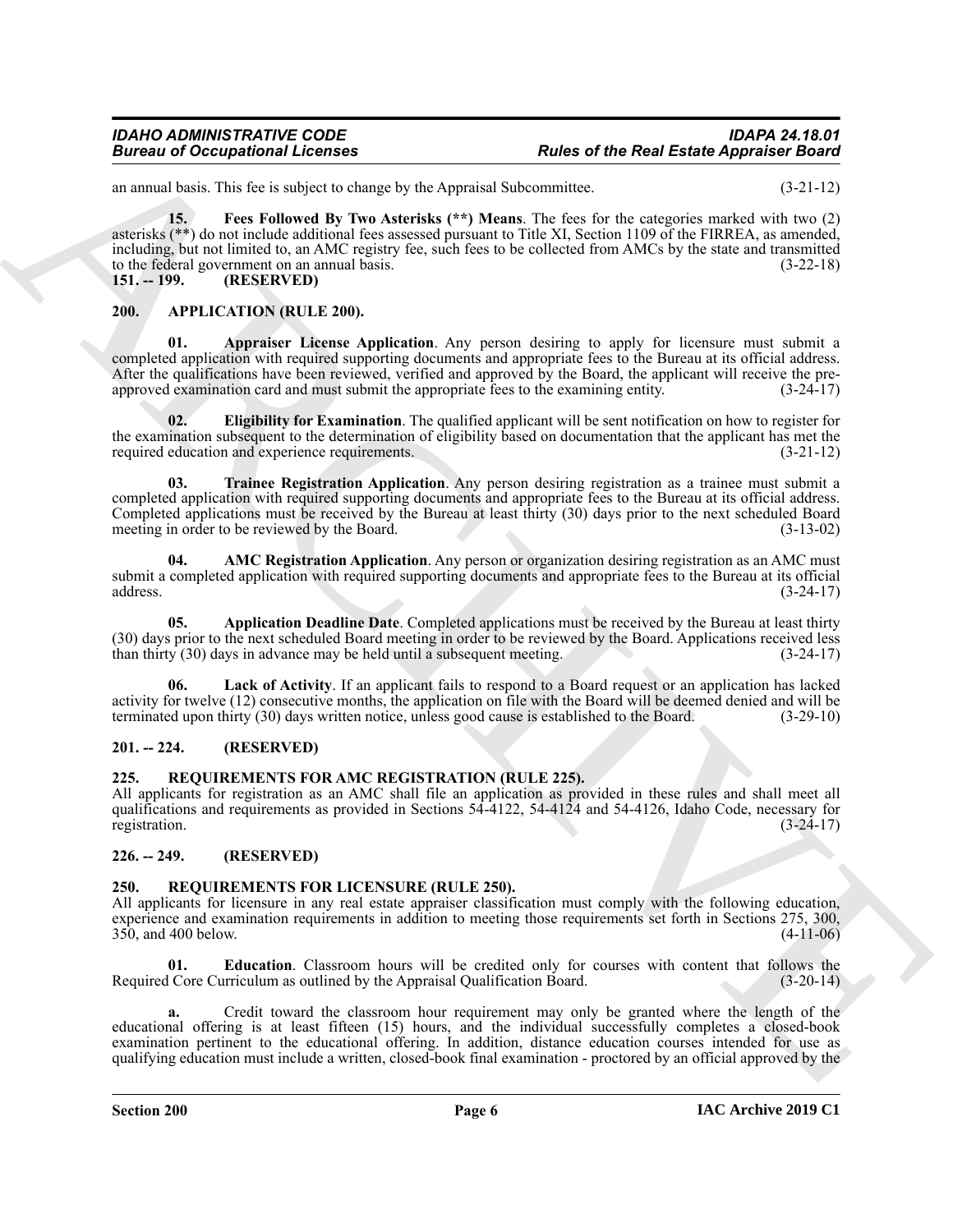<span id="page-6-0"></span>

|                                  | <b>Bureau of Occupational Licenses</b>                                                                                                                                                                                                                                                                                                          | <b>Rules of the Real Estate Appraiser Board</b> |
|----------------------------------|-------------------------------------------------------------------------------------------------------------------------------------------------------------------------------------------------------------------------------------------------------------------------------------------------------------------------------------------------|-------------------------------------------------|
|                                  | college or university or by the sponsoring organization. The term "written" as used herein refers to an exam that<br>might be written on paper or administered electronically on a computer workstation or other device. Oral exams are<br>not acceptable. The testing must be in compliance with the examination requirements of this section. | $(3-20-14)$                                     |
| $\mathbf{b}$ .                   | Credit for the classroom hour requirement may be obtained from the following:                                                                                                                                                                                                                                                                   | $(7-1-97)$                                      |
| i.                               | Colleges or Universities.                                                                                                                                                                                                                                                                                                                       | $(7-1-97)$                                      |
| ii.                              | Community or Junior Colleges.                                                                                                                                                                                                                                                                                                                   | $(7-1-97)$                                      |
| iii.                             | Courses approved by the Appraisal Qualifications Board.                                                                                                                                                                                                                                                                                         | $(4-2-08)$                                      |
| iv.                              | State or Federal Agencies or Commissions.                                                                                                                                                                                                                                                                                                       | $(7-1-97)$                                      |
| V.                               | Other providers approved by the Board.                                                                                                                                                                                                                                                                                                          | $(7-1-97)$                                      |
| educational requirements.        | Only those courses completed preceding the date of application will be accepted for meeting                                                                                                                                                                                                                                                     | $(3-18-99)$                                     |
| d.                               | Course credits that are obtained from the course provider by challenge examination without<br>attending the course will not be accepted.                                                                                                                                                                                                        | $(4-11-06)$                                     |
| e.<br>Estate from:               | Credit toward education requirements may be obtained through completion of a degree in Real                                                                                                                                                                                                                                                     | $(3-20-14)$                                     |
|                                  | An accredited degree-granting college or university that has been approved by the Association to<br>Advance Collegiate Schools of Business; or                                                                                                                                                                                                  | $(3-20-14)$                                     |
| 11.                              | A regional or national accreditation agency that is recognized by the U.S. Secretary of Education<br>and whose curriculum has been reviewed and approved by the Appraiser Qualifications Board.                                                                                                                                                 | $(3-20-14)$                                     |
| f.                               | Applicants with a college degree from a foreign country may have their education evaluated for<br>equivalency by one $(1)$ of the following:                                                                                                                                                                                                    | $(3-20-14)$                                     |
| i.                               | An accredited, degree-granting domestic college or university;                                                                                                                                                                                                                                                                                  | $(3-20-14)$                                     |
| ii.                              | The American Association of Collegiate Registrars and Admissions Officers (AACRAO);                                                                                                                                                                                                                                                             | $(3-20-14)$                                     |
| iii.                             | A foreign degree credential evaluation services company that is a member of the National<br>Association of Credential Evaluation Services (NACES); or                                                                                                                                                                                           | $(3-20-14)$                                     |
| iv.                              | A foreign degree credential evaluation service company that provides equivalency evaluation<br>reports accepted by an accredited degree-granting domestic college or university or by a state licensing board that<br>issues credentials in another discipline.                                                                                 | $(3-20-14)$                                     |
| 02.                              | Experience.                                                                                                                                                                                                                                                                                                                                     | $(7-1-97)$                                      |
| a.                               | The work product claimed for experience credit must be in conformity with USPAP.                                                                                                                                                                                                                                                                | $(3-21-12)$                                     |
| b.                               | All appraisal experience must be obtained as a registered trainee or as a licensed appraiser.                                                                                                                                                                                                                                                   | $(4-11-06)$                                     |
| c.<br>considered for evaluation. | Only experience gained during the five (5) years immediately preceding application will be                                                                                                                                                                                                                                                      | $(4-11-06)$                                     |
| d.                               | Acceptable non field appraisal experience includes, but is not limited to the following: Fee and                                                                                                                                                                                                                                                |                                                 |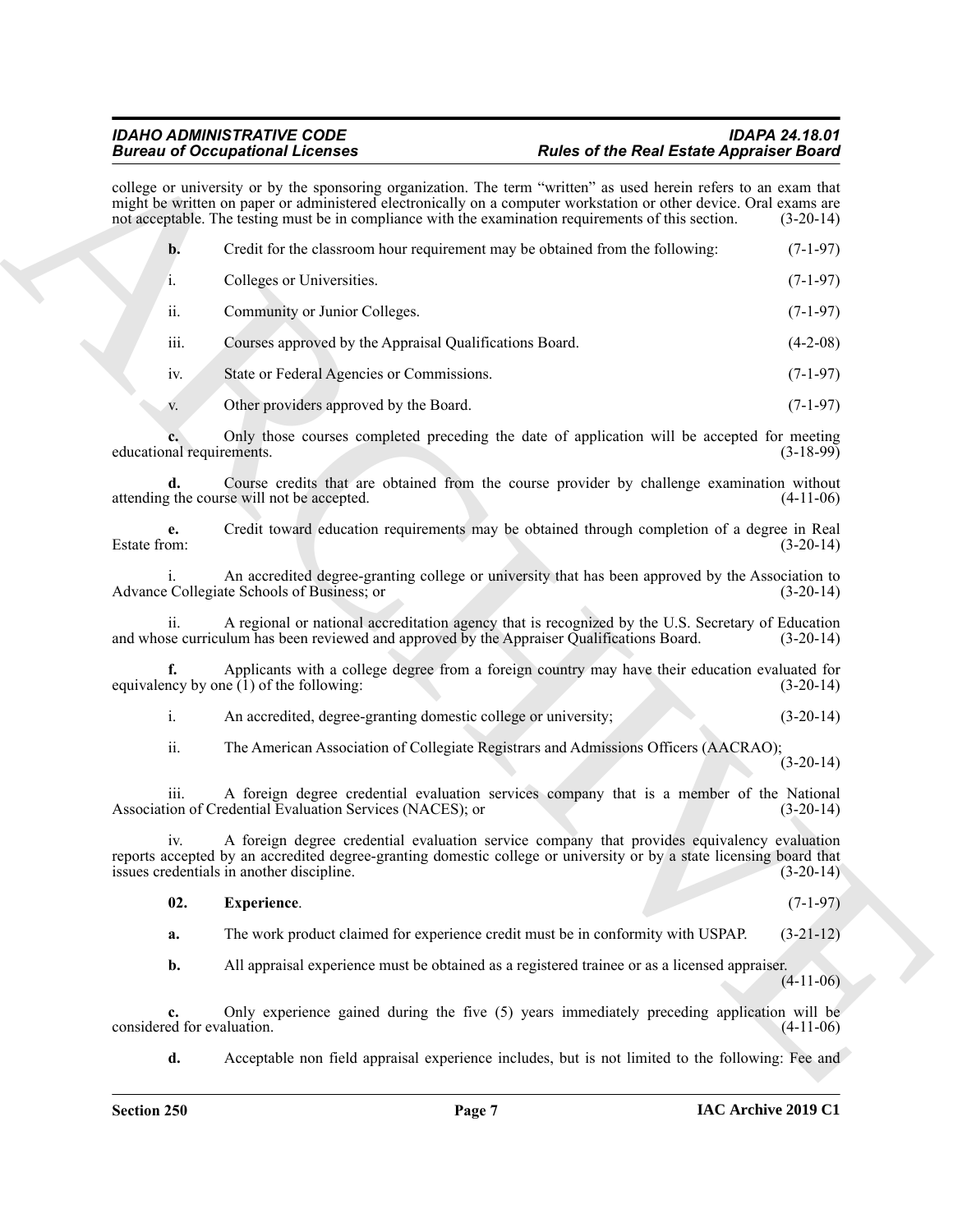|                                    | <b>Bureau of Occupational Licenses</b>                                                                         | <b>Rules of the Real Estate Appraiser Board</b>                                                                                                                                                                                         |             |
|------------------------------------|----------------------------------------------------------------------------------------------------------------|-----------------------------------------------------------------------------------------------------------------------------------------------------------------------------------------------------------------------------------------|-------------|
|                                    |                                                                                                                | Staff appraisal analysis, ad valorem tax appraisal, condemnation appraisal, technical review appraisal, appraisal<br>analysis, review appraisal, real estate counseling, highest and best use analysis, and feasibility analysis/study. | $(4-11-06)$ |
|                                    |                                                                                                                | Each applicant applying for licensure must verify completion of the required experience via<br>affidavit, under oath subject to penalty of perjury, and notarized on a form provided by the Board.                                      | $(4-11-06)$ |
| must include the following:        |                                                                                                                | The Board requires submission of a log that details hours claimed for experience credit. The log                                                                                                                                        | $(3-29-10)$ |
| (1)                                | Type of property;                                                                                              |                                                                                                                                                                                                                                         | $(3-29-10)$ |
| (2)                                | Address of the property;                                                                                       |                                                                                                                                                                                                                                         | $(3-29-10)$ |
| (3)                                | Report date;                                                                                                   |                                                                                                                                                                                                                                         | $(3-29-10)$ |
| (4)                                | Description of work performed;                                                                                 |                                                                                                                                                                                                                                         | $(3-29-10)$ |
| (5)                                | Number of work hours;                                                                                          |                                                                                                                                                                                                                                         | $(3-29-10)$ |
| (6)                                | Complexity;                                                                                                    |                                                                                                                                                                                                                                         | $(3-29-10)$ |
| (7)                                | Approaches to value;                                                                                           |                                                                                                                                                                                                                                         | $(3-29-10)$ |
| (8)                                | Appraised value;                                                                                               |                                                                                                                                                                                                                                         | $(3-29-10)$ |
| (9)                                | Scope of supervising appraiser's review; and                                                                   |                                                                                                                                                                                                                                         | $(3-29-10)$ |
| (10)                               | Supervision.                                                                                                   |                                                                                                                                                                                                                                         | $(3-29-10)$ |
| ii.                                |                                                                                                                | The Board reserves the right to contact an employer for confirmation of length and extent of<br>experience claimed. This may require an employer to submit appraisal reports and/or an affidavit.                                       | $(7-1-97)$  |
| 111.                               | applicant's claim for experience credit.                                                                       | The Board may request submission of written reports or file memoranda that substantiate an                                                                                                                                              | $(4-11-06)$ |
|                                    | Experience in order to receive experience credit.                                                              | Ad valorem tax appraisers must demonstrate the use of techniques to value properties similar to<br>those used by appraisers and effectively use the process as defined in Subsection 010.09, Field Real Estate Appraisal                | $(3-20-14)$ |
| 03.                                |                                                                                                                | <b>Examination</b> . Successful completion of an examination appropriate to the license classification<br>being applied for and approved by the Board pursuant to the guidelines of the Appraisal Qualifications Board.                 | $(4-11-06)$ |
| $251. - 274.$                      | (RESERVED)                                                                                                     |                                                                                                                                                                                                                                         |             |
| 275.                               | REGISTERED TRAINEE REAL ESTATE APPRAISER (RULE 275).                                                           |                                                                                                                                                                                                                                         |             |
| 01.<br>requirements:               |                                                                                                                | <b>Qualification</b> . Each applicant for registration as an appraiser trainee must meet the following                                                                                                                                  | $(4-11-06)$ |
| a.<br>estate appraisal as follows: |                                                                                                                | Education. Within the five-year period preceding application, all applicants for registration as a<br>trainee must document completion of at least seventy-five (75) classroom hours of courses in subjects related to real             | $(3-20-14)$ |
|                                    | Concepts and Characteristics, Legal Considerations, Influences on Real Estate Values, Types of Value, Economic | Basic Appraisal Principles - not less than thirty (30) hours specifically including Real Property                                                                                                                                       |             |

### <span id="page-7-4"></span><span id="page-7-0"></span>**251. -- 274. (RESERVED)**

### <span id="page-7-3"></span><span id="page-7-2"></span><span id="page-7-1"></span>**275. REGISTERED TRAINEE REAL ESTATE APPRAISER (RULE 275).**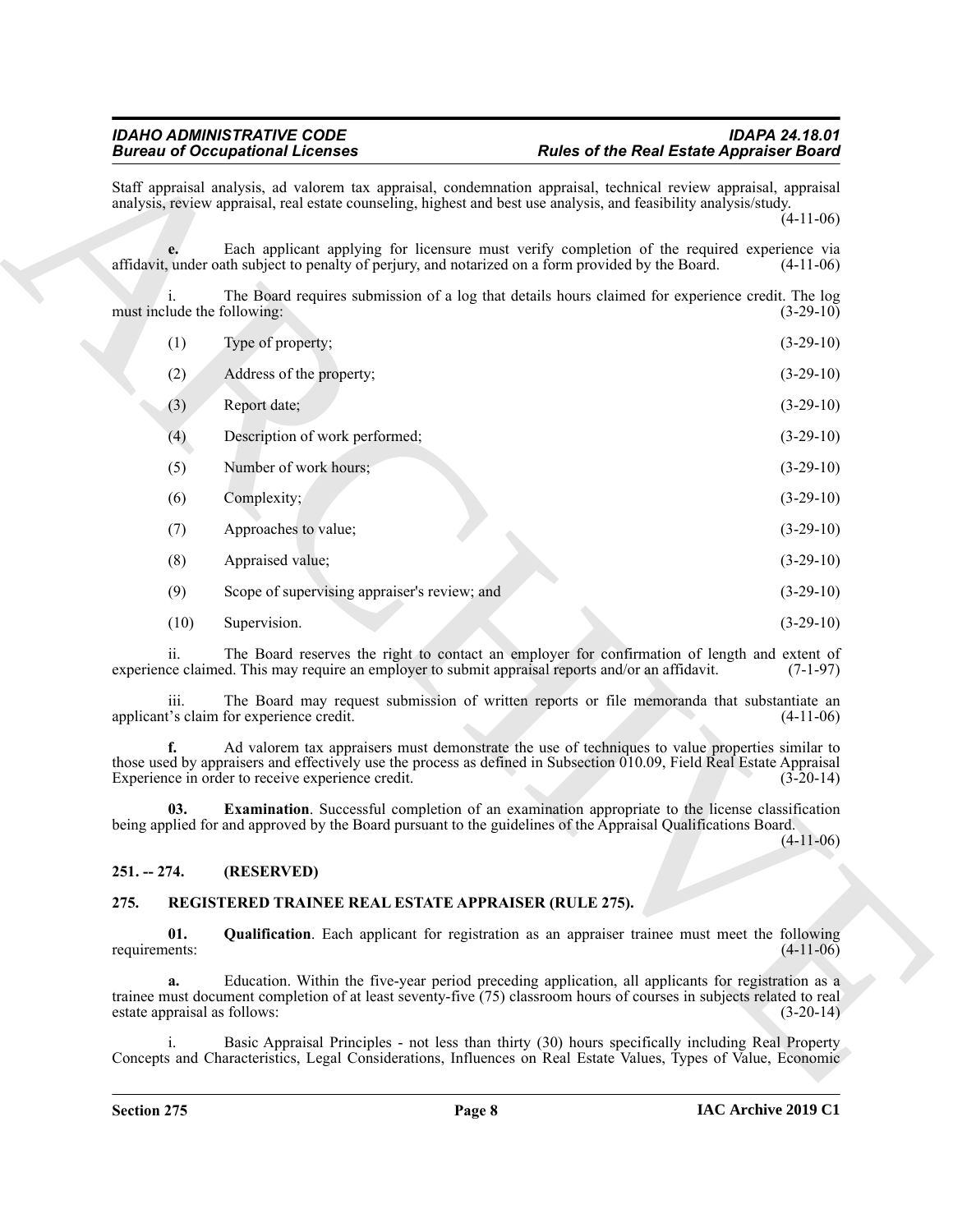|                    | <b>Bureau of Occupational Licenses</b>                                                                                                                                                                                                                                                                                                                                                | <b>Rules of the Real Estate Appraiser Board</b> |
|--------------------|---------------------------------------------------------------------------------------------------------------------------------------------------------------------------------------------------------------------------------------------------------------------------------------------------------------------------------------------------------------------------------------|-------------------------------------------------|
| Practice; and      | Principles, Overview of Real Estate Markets and Analysis, and Ethics and How They Apply in Appraisal Theory and                                                                                                                                                                                                                                                                       | $(4-11-06)$                                     |
| 11.                | Basic Appraisal Procedures - not less than thirty (30) hours specifically including Overview of<br>Approaches to Value, Valuation Procedures, Property Description, and Residential Applications; and                                                                                                                                                                                 | $(4-11-06)$                                     |
| iii.               | National USPAP Course - not less than fifteen (15) hours.                                                                                                                                                                                                                                                                                                                             | $(4-11-06)$                                     |
| b.                 | Experience. All applicants for registration as a trainee must retain and identify at least one (1)<br>licensed real estate appraiser who agrees to provide the supervision required by law and rule.                                                                                                                                                                                  | $(3-24-17)$                                     |
| c.                 | Examination. Each trainee applicant shall document successful passage of examinations in each of<br>the prerequisite courses required for registration as a trainee.                                                                                                                                                                                                                  | $(4-11-06)$                                     |
| d.                 | Prior to registration as an appraiser trainee, each trainee applicant must complete a trainee appraiser<br>course that complies with the content requirements established by the Appraisal Qualifications Board. This course is<br>in addition to the education requirements set forth in Section 275.                                                                                | $(3-24-17)$                                     |
| 02.<br>USPAP.      | Scope and Practice. An Appraiser Trainee shall not be involved in the appraisal of any property<br>that exceeds the lawful scope of practice of the supervising appraiser. The appraiser trainee shall be subject to                                                                                                                                                                  | $(4-11-06)$                                     |
| a.                 | Each appraiser trainee is permitted to have more than one (1) supervising appraiser provided a<br>supervising appraiser is not registered to more than three $(3)$ trainees at any one $(1)$ time.                                                                                                                                                                                    | $(4-11-06)$                                     |
| b.                 | An appraisal log shall be maintained for each supervising appraiser by the appraiser trainee and<br>shall include no less than the following for each appraisal:                                                                                                                                                                                                                      | $(4-11-06)$                                     |
| i.                 | Type of property.                                                                                                                                                                                                                                                                                                                                                                     | $(4-11-06)$                                     |
| ii.                | Date of report.                                                                                                                                                                                                                                                                                                                                                                       | $(4-11-06)$                                     |
| iii.               | Address of subject property.                                                                                                                                                                                                                                                                                                                                                          | $(4-11-06)$                                     |
| iv.<br>supervisor. | Description of work performed by the trainee and the scope of review and supervision of the                                                                                                                                                                                                                                                                                           | $(4-11-06)$                                     |
| V.                 | Number of actual work hours.                                                                                                                                                                                                                                                                                                                                                          | $(3-20-14)$                                     |
| vi.                | Signature and license number of the supervising appraiser.                                                                                                                                                                                                                                                                                                                            | $(4-11-06)$                                     |
| c.<br>trainee.     | An appraiser trainee shall be entitled to obtain copies of all appraisal reports prepared by the                                                                                                                                                                                                                                                                                      | $(4-11-06)$                                     |
| 03.                | <b>Continuing Education.</b> Prior to the second renewal and for each continuing education cycle<br>thereafter as provided in Section 275 of this rule, an appraiser trainee shall be required to obtain:                                                                                                                                                                             | $(3-21-12)$                                     |
| a.                 | The equivalent of thirty (30) classroom hours of instruction in approved courses or seminars during<br>the twenty-four (24) month period preceding the renewal. Once every twenty-four (24) months, registered appraiser<br>trainees will be required to attend an approved seven-hour USPAP update course or the equivalent. The course must<br>cover the most recent USPAP edition. | $(3-21-12)$                                     |
| b.                 | All continuing education shall be in compliance with Subsections 401.01 through 401.05. If the<br>licensee completes two (2) or more courses having substantially the same content during any one (1) continuing                                                                                                                                                                      |                                                 |
|                    | education cycle, the licensee only will receive continuing education credit for one (1) of the courses.                                                                                                                                                                                                                                                                               | $(3-20-14)$                                     |

<span id="page-8-1"></span><span id="page-8-0"></span>

| Number of actual work hours.                               | $(3-20-14)$ |
|------------------------------------------------------------|-------------|
| Signature and license number of the supervising appraiser. | $(4-11-06)$ |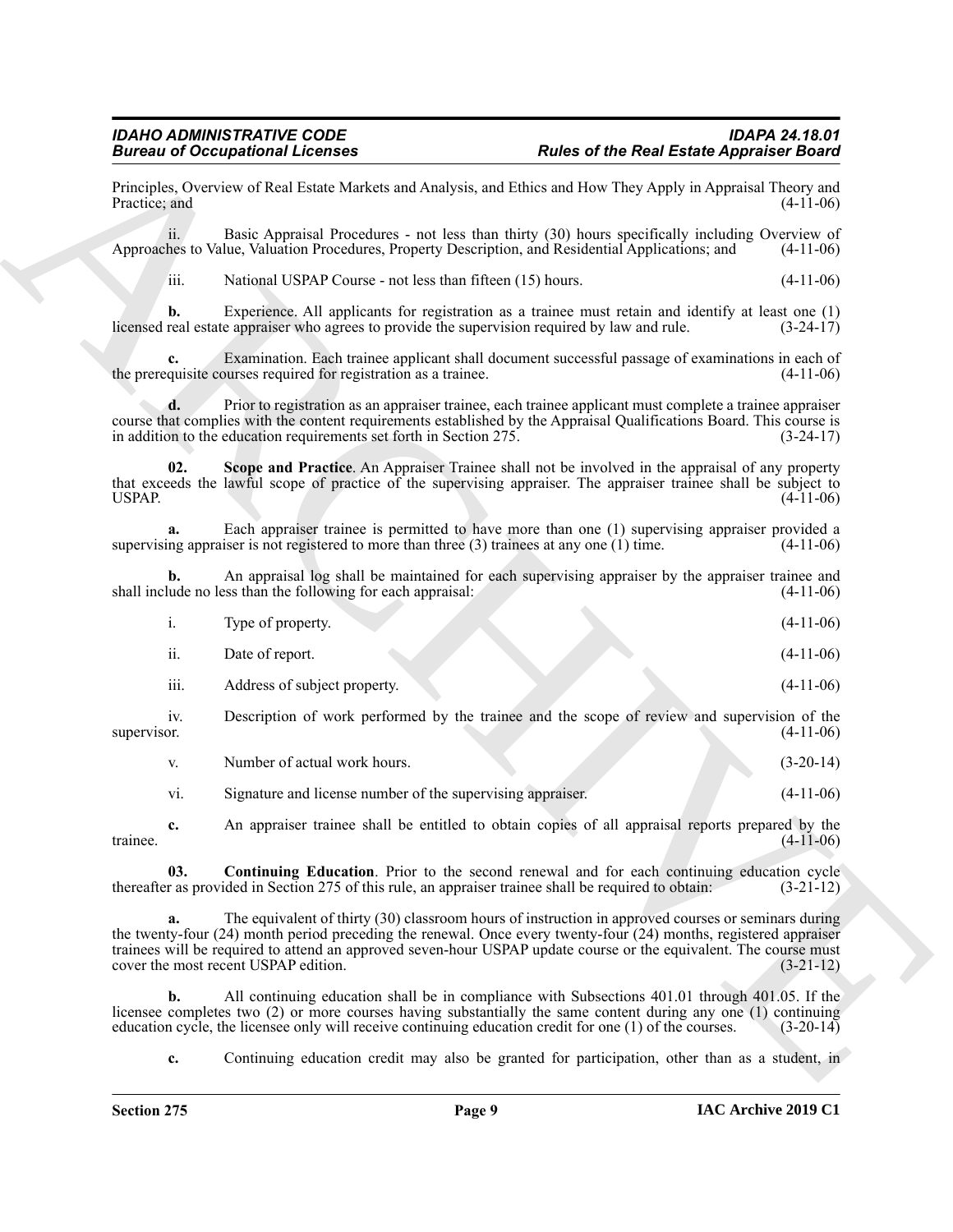### <span id="page-9-0"></span>**276. REGISTERED TRAINEE SUPERVISORS (RULE 276).**

<span id="page-9-3"></span><span id="page-9-2"></span><span id="page-9-1"></span>

| 01. | <b>Registered Trainee Supervisor Requirements.</b> | $(3-24-17)$ |
|-----|----------------------------------------------------|-------------|
|-----|----------------------------------------------------|-------------|

| a. | A supervising appraiser shall: |  | $(3-24-17)$ |  |
|----|--------------------------------|--|-------------|--|
|----|--------------------------------|--|-------------|--|

- v. Not supervise more than three (3) appraiser trainees at one time; and (3-24-17)
- vi. Be responsible for the training and direct supervision of the appraiser trainee; and (3-24-17)

|                                   | <b>Bureau of Occupational Licenses</b>                                                  | <b>Rules of the Real Estate Appraiser Board</b>                                                                                                                                                                                                                                                                                                                                  |  |
|-----------------------------------|-----------------------------------------------------------------------------------------|----------------------------------------------------------------------------------------------------------------------------------------------------------------------------------------------------------------------------------------------------------------------------------------------------------------------------------------------------------------------------------|--|
|                                   | (1/2) of the total continuing education credits required for a renewal period.          | appraisal educational processes and programs. Examples of activities for which credit may be granted are teaching,<br>program development, authorship of textbooks, or similar activities that are determined to be equivalent to obtaining<br>continuing education. Credit for educational processes and programs continuing education shall not exceed one-half<br>$(3-20-14)$ |  |
|                                   | that maintains and increases skill, knowledge and competence in real estate appraising. | The purpose of continuing education is to ensure that the appraiser trainee participates in a program<br>$(4-11-06)$                                                                                                                                                                                                                                                             |  |
| 04.                               | years, unless approved by the Board for good cause.                                     | Renewal and Reinstatement. An appraiser trainee shall renew their registration annually as set<br>forth in Section 67-2614, Idaho Code, and may reinstate after expiration as provided in Section 67-2614, Idaho Code.<br>Beginning July 1, 2017, an individual may only be registered as an appraiser trainee for a maximum period of five (5)<br>$(3-24-17)$                   |  |
| 276.                              | REGISTERED TRAINEE SUPERVISORS (RULE 276).                                              |                                                                                                                                                                                                                                                                                                                                                                                  |  |
| 01.                               | <b>Registered Trainee Supervisor Requirements.</b>                                      | $(3-24-17)$                                                                                                                                                                                                                                                                                                                                                                      |  |
| a.                                | A supervising appraiser shall:                                                          | $(3-24-17)$                                                                                                                                                                                                                                                                                                                                                                      |  |
|                                   | Appraiser when supervising a trainee registered in Idaho.                               | Hold a current Idaho license as a Certified Residential Appraiser or as a Certified General<br>$(3-24-17)$                                                                                                                                                                                                                                                                       |  |
| ii.                               | General Appraiser for at least three (3) years prior to providing supervision; and;     | Have held a current and unrestricted license as a Certified Residential Appraiser or a Certified<br>$(3-24-17)$                                                                                                                                                                                                                                                                  |  |
| iii.                              | the role of a supervising appraiser.                                                    | Submit evidence of completion of an approved four-hour (4) continuing education course regarding<br>$(3-24-17)$                                                                                                                                                                                                                                                                  |  |
| iv.<br>$(4)$ years; and           |                                                                                         | Not have been disciplined by the Board or any other state or jurisdiction within the previous four<br>$(3-24-17)$                                                                                                                                                                                                                                                                |  |
| V.                                | Not supervise more than three (3) appraiser trainees at one time; and                   | $(3-24-17)$                                                                                                                                                                                                                                                                                                                                                                      |  |
| vi.                               | Be responsible for the training and direct supervision of the appraiser trainee; and    | $(3-24-17)$                                                                                                                                                                                                                                                                                                                                                                      |  |
| V11.                              | report is in compliance with USPAP; and                                                 | Accept responsibility for all appraiser trainee appraisal reports by signing and certifying that the<br>$(3-24-17)$                                                                                                                                                                                                                                                              |  |
| viii.                             | Review and sign all appraiser trainee appraisal report $(s)$ ; and                      | $(3-24-17)$                                                                                                                                                                                                                                                                                                                                                                      |  |
| 1X.<br>property type.             |                                                                                         | Personally inspect each appraised property with the appraiser trainee until the supervising appraiser<br>determines the appraiser trainee is competent in accordance with the Competency Provision of USPAP for the<br>$(3-24-17)$                                                                                                                                               |  |
| b.                                | supervising appraiser and the appraiser trainee. The appraisal log shall include:       | An accurate, current and complete appraisal experience log shall be maintained jointly by the<br>$(3-24-17)$                                                                                                                                                                                                                                                                     |  |
| i.                                | Type of property;                                                                       | $(3-24-17)$                                                                                                                                                                                                                                                                                                                                                                      |  |
| ii.                               | Date of report;                                                                         | $(3-24-17)$                                                                                                                                                                                                                                                                                                                                                                      |  |
| iii.                              | Address of appraised property;                                                          | $(3-24-17)$                                                                                                                                                                                                                                                                                                                                                                      |  |
| iv.<br>the supervising appraiser. |                                                                                         | Description of work performed by the appraiser trainee and the scope of review and supervision of<br>$(3-24-17)$                                                                                                                                                                                                                                                                 |  |
| V.                                | Number of actual work hours by the appraiser trainee on the assignment; and             | $(3-24-17)$                                                                                                                                                                                                                                                                                                                                                                      |  |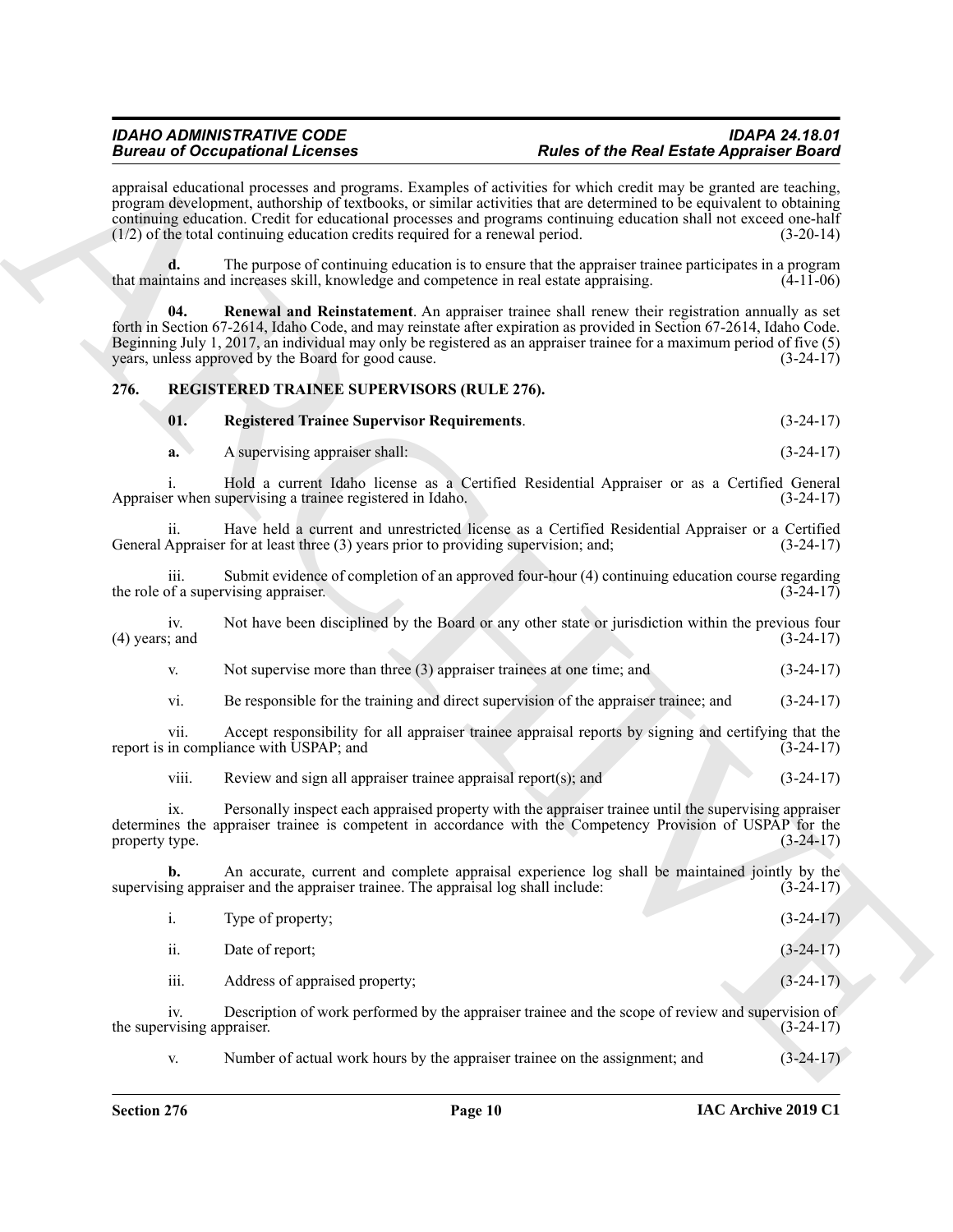vi. The signature and license number of the supervising appraiser. (3-24-17) **c.** A supervising appraiser may not continue to supervise if: (3-24-17)

i. The appraiser ceases to meet supervisor requirements; or (3-24-17)

ii. The appraiser is disciplined, unless the board grants a waiver and a waiver may be subject to conditions set by the board. (3-24-17)

### <span id="page-10-0"></span>**277. -- 299. (RESERVED)**

#### <span id="page-10-2"></span><span id="page-10-1"></span>**300. LICENSED RESIDENTIAL REAL ESTATE APPRAISER CLASSIFICATION APPRAISER QUALIFICATION CRITERIA (RULE 300).**

**Eurosis of Occupations I.** Release of the Real Easter Appendix Board<br>
The signature and looking interactions control of the signature and the signature of the Real Easter Appendix Board<br>
A representation point of the sig The state licensed residential real estate appraiser classification applies to the appraisal of residential real property consisting of one (1) to four (4) non-complex residential units having a transaction value less than one million dollars  $(1,000,000)$  and complex one (1) to four (4) residential units having a transaction value less than two hundred fifty thousand dollars (\$250,000). Applicants must meet the following education, experience and examination requirements in addition to complying with Section 250. Subsequent to being licensed, every licensee must annually meet the continuing education requirement. (4-11-06)

**01. Education**. As a prerequisite to taking the examination for licensure as an Idaho Licensed ial Real Estate Appraiser, each applicant shall: (3-20-14) Residential Real Estate Appraiser, each applicant shall:

<span id="page-10-3"></span>**a.** Document registration as an Appraiser Trainee; and (4-11-19)

**b.** Document the successful completion of not less than seventy-five (75) classroom hours of courses that related to real estate appraisal as follows:  $(3-24-17)$ in subjects related to real estate appraisal as follows:

i. Residential Market Analysis and Highest and Best Use – not less than fifteen (15) hours; and (3-24-17)

ii. Residential Appraiser Site Valuation and Cost Approach – not less than fifteen (15) hours; and (3-24-17)

iii. Residential Sales Comparison and Income Approaches – not less than thirty (30) hours specifically including: Valuation Principles and Procedures – Sales Comparison Approach; Valuation Principles and Procedures – Income Approach; Finance and Cash Equivalency; Financial Calculator Introduction; Identification, Derivation and Measurement of Adjustments; Gross Rent Multipliers; Partial Interests; Reconciliation; and Case Studies; and

(3-24-17)

iv. Residential Report Writing and Case Studies – not less than fifteen (15) hours specifically including: Writing and Reasoning Skills; Common Writing Problems; Form Reports; Report Options and USPAP Compliance; Case Studies.

<span id="page-10-5"></span>**02.** Experience. Prerequisite to sit for the examination: (7-1-97)

**a.** Document one thousand (1,000) hours of supervised appraisal experience as a registered Appraiser Trainee in no less than six (6) months. Experience documentation in the form of reports or file memoranda should be available to support the claim for experience. available to support the claim for experience.

**b.** Of the required one thousand (1,000) hours, the applicant must accumulate a minimum of seven hundred-fifty (750) hours from field real estate appraisal experience. The balance of two hundred-fifty (250) hours may include non-field experience, refer to Subsection 250.02.d. (4-11-19)

<span id="page-10-4"></span>**03. Examination**. Successful completion of the Licensed Residential Appraiser examination approved by the Board pursuant to the guidelines of the Appraisal Qualifications Board. (4-11-06)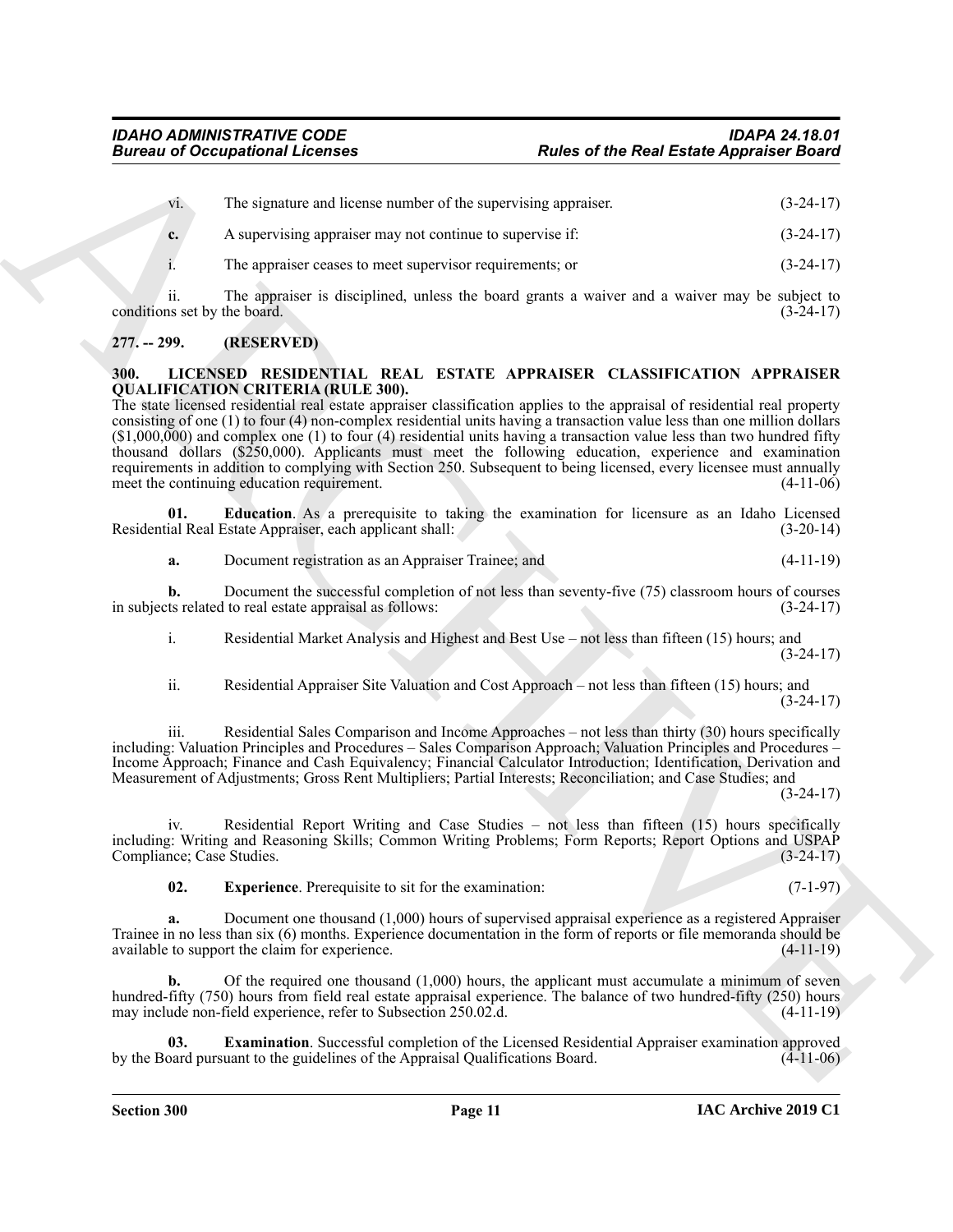#### <span id="page-11-0"></span>**301. -- 349. (RESERVED)**

#### <span id="page-11-2"></span><span id="page-11-1"></span>**350. CERTIFIED RESIDENTIAL REAL ESTATE APPRAISER CLASSIFICATION APPRAISER QUALIFICATION CRITERIA (RULE 350).**

The State Certified Residential Real Estate Appraiser classification applies to the appraisal of residential properties of four (4) or less units without regard to transaction value or complexity. Applicants must meet the following education, experience and examination requirements in addition to complying with Section 250. Subsequent to being certified every licensee must annually meet the continuing education requirement. (4-11-06)

<span id="page-11-3"></span>**01. Education**. As a prerequisite to taking the examination for licensure as an Idaho Certified Residential Real Estate Appraiser, each applicant shall: (3-20-14)

**a.** Hold a Bachelor's degree in any field of study from an accredited degree-granting college or university, or meet one of the following options: (4-11-19)

i. Possession of an Associate's degree in a field of study related to business administration, accounting, finance, economics or real estate; or (4-11-19)

Bureau of Occupations I. Fourth 1992.<br>
Multiple Contribute Descriptions I. Real Estate Appearance Board<br>
Multiple Descriptions Inc. (ERECT) and the state of the SNATE APPLAINER CLASSIFICATION APPLAINER<br>
SOLUTION DESCRIPTI Successful completion of thirty (30) semester hours of college-level courses that cover each of the following specific topic areas and hours: English composition (three (3) semester hours), microeconomics (three (3) semester hours), macroeconomics (three (3) semester hours), finance (three (3) semester hours), algebra, geometry or higher mathematics (three (3) semester hours), statistics (three (3) semester hours), computer science (three (3) semester hours), business or real estate law (three (3) semester hours), and two (2) elective courses in any of the topics listed above or in accounting, geography, agricultural economics, business management, or real estate (three<br>(3) semester hours each); or (4-11-19)  $(3)$  semester hours each); or

iii. Successful completion of at least thirty (30) semester hours of College Level Examination Program® (CLEP®) examinations from each of the following subject matter areas: college algebra (three (3) semester hours), college composition (six (6) semester hours), college composition modular (three (3) semester hours), college mathematics (six (6) semester hours), principles of macroeconomics (three (3) semester hours), principles of microeconomics (three (3) semester hours), introductory business law (three (3) semester hours), and information systems (three (3) semester hours), or (4-11-19)

iv. Any combination of the above criteria (within Subsections 350.01.a.ii. and 350.01.a.iii. of these rules) that ensures coverage of all topics and hours identified in Subsection 350.01.a.ii. (4-11-19)

**b.** As an alternative to the requirements in Subsection 350.01.a., above, individuals who have held a Licensed Residential credential for a minimum of five (5) years may qualify as meeting the requirements of Subsection 350.01.a., if it is established that there is no record of any adverse, final, and non-appealable disciplinary action affecting the Licensed Residential appraiser's legal eligibility to engage in appraisal practice within the five  $(5)$ years immediately preceding the date of application for a Certified Residential license. (4-11-19)

**c.** Document registration as an Appraiser Trainee and completion of the education required for licensure as a Licensed Residential Real Estate Appraiser, or hold a current license as a Licensed Residential Real Estate Appraiser; and

Document the successful completion of not less than fifty (50) classroom hours of courses in real estate appraisal as follows:  $(3-20-14)$ subjects related to real estate appraisal as follows:

i. Statistics, Modeling and Finance: not less than fifteen (15) hours, specifically including Statistics; Valuation Models (AVM's and Mass Appraisal); and Real Estate Finance; and (3-20-14)

Advanced Residential Applications and Case Studies: not less than fifteen (15) hours, specifically including Complex Property, Ownership and Market Conditions; Deriving and Supporting Adjustments; Residential Market Analysis; and Advanced Case Studies; and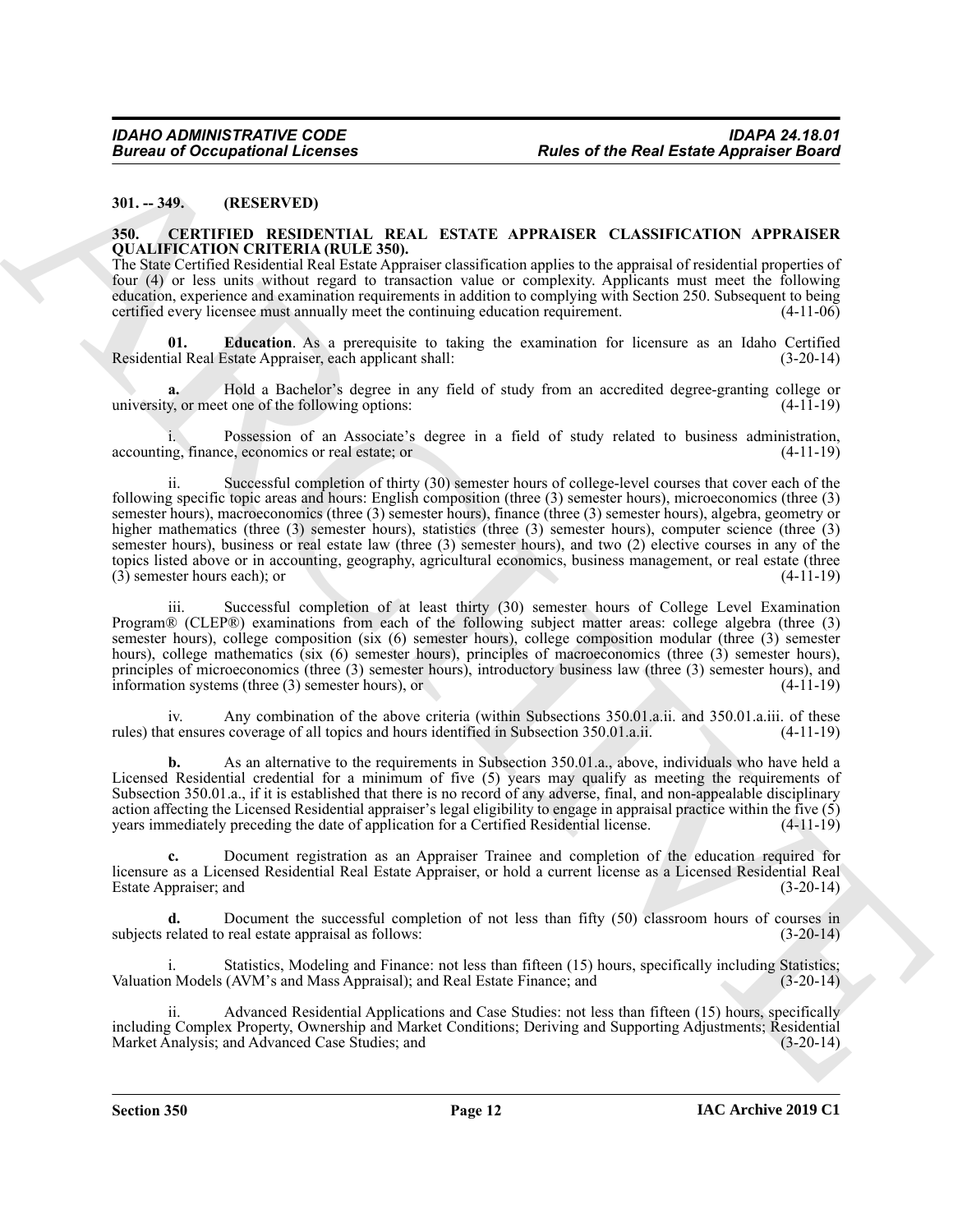## *IDAHO ADMINISTRATIVE CODE IDAPA 24.18.01*

iii. Appraisal Subject Matter Electives: not less than twenty (20) hours, and may include hours over the a shown in Subsection 350.01.c. of these rules. minimum shown in Subsection  $350.01$ .c. of these rules.

<span id="page-12-4"></span>**02. Experience**. Experience is a prerequisite to sit for the licensure examination: (4-11-06)

**a.** Document one thousand five hundred (1,500) hours of appraisal experience in no less than twelve (12) months (see Subsection 250.02). Experience documentation in the form of reports or file memoranda should be available to support the claim for experience. (4-11-19)

**b.** One thousand two hundred (1,200) hours of the experience shall be from residential field appraisal experience. The balance of three hundred (300) hours may include non-field experience, refer to Subsection 250.02.d. (4-11-19)

**c.** Examination. Successful completion of the Certified Residential Appraiser examination approved by the Board pursuant to the guidelines of the Appraisal Qualifications Board. (3-21-12)

### <span id="page-12-0"></span>**351. -- 399. (RESERVED)**

#### <span id="page-12-2"></span><span id="page-12-1"></span>**400. CERTIFIED GENERAL REAL ESTATE APPRAISER CLASSIFICATION APPRAISER QUALIFICATION CRITERIA (RULE 400).**

The State Certified General Real Estate Appraiser classification applies to the appraisal of all types of real property. Applicants must meet the following examination, education, and experience requirements in addition to complying with Section 250. Subsequent to being certified, an individual must meet the continuing education requirement.

 $(4-2-08)$ 

**01. Education**. As a prerequisite to taking the examination for licensure as an Idaho Certified General Real Estate Appraiser, each applicant shall: (3-20-14)

<span id="page-12-3"></span>**a.** Hold a Bachelor's degree or higher from an accredited degree-granting college or university; and (3-24-17)

**b.** Document registration as an Appraiser Trainee and document the successful completion of not less than two hundred twenty-five (225) classroom hours of courses in subjects related to real estate appraisal as follows:  $(3-20-14)$ 

i. Statistics, Modeling and Finance: not less than fifteen (15) hours, specifically including Statistics;<br>n Models (AVM's and Mass Appraisal), and Real Estate Finance: (3-20-14) Valuation Models (AVM's and Mass Appraisal), and Real Estate Finance;

ii. General Appraiser Market Analysis and Highest and Best Use: not less than thirty (30) hours;  $(3-20-14)$ 

iii. General Appraiser Sales Comparison Approach: not less than thirty (30) hours, specifically including Value Principles, Procedures, Identification and Measurement of Adjustments, Reconciliation, and Case Studies; (3-20-14)

iv. General Appraiser Site Valuation and Cost Approach: not less than thirty (30) hours; (3-20-14)

Bureau in Appendix Licensins and the Real Estate Appendix Participa and the Real Estate Appendix Participa and the Control of the Real Appendix Participa and the Control of the Control of the Control of the Control of the General Appraiser Income Approach: not less than sixty (60) hours, specifically including Overview, Compound Interest, Lease Analysis, Income Analysis, Vacancy and Collection Law, Estimating Operating Expenses and Reserves, Reconstructed Income and Expense Statement, Stabilized Net Operating Income Estimate, Direct Capitalization, Discounted Cash Flow, Yield Capitalization, Partial Interest, and Case Studies; (3-20-14)

vi. General Appraiser Report Writing and Case Studies: not less than thirty (30) hours, specifically including Writing and Reasoning Skills, Common Writing Problems, Report Options and USPAP Compliance, and Case Studies; and

vii. Appraisal Subject Matter Electives: not less than thirty (30) hours, and may include hours over the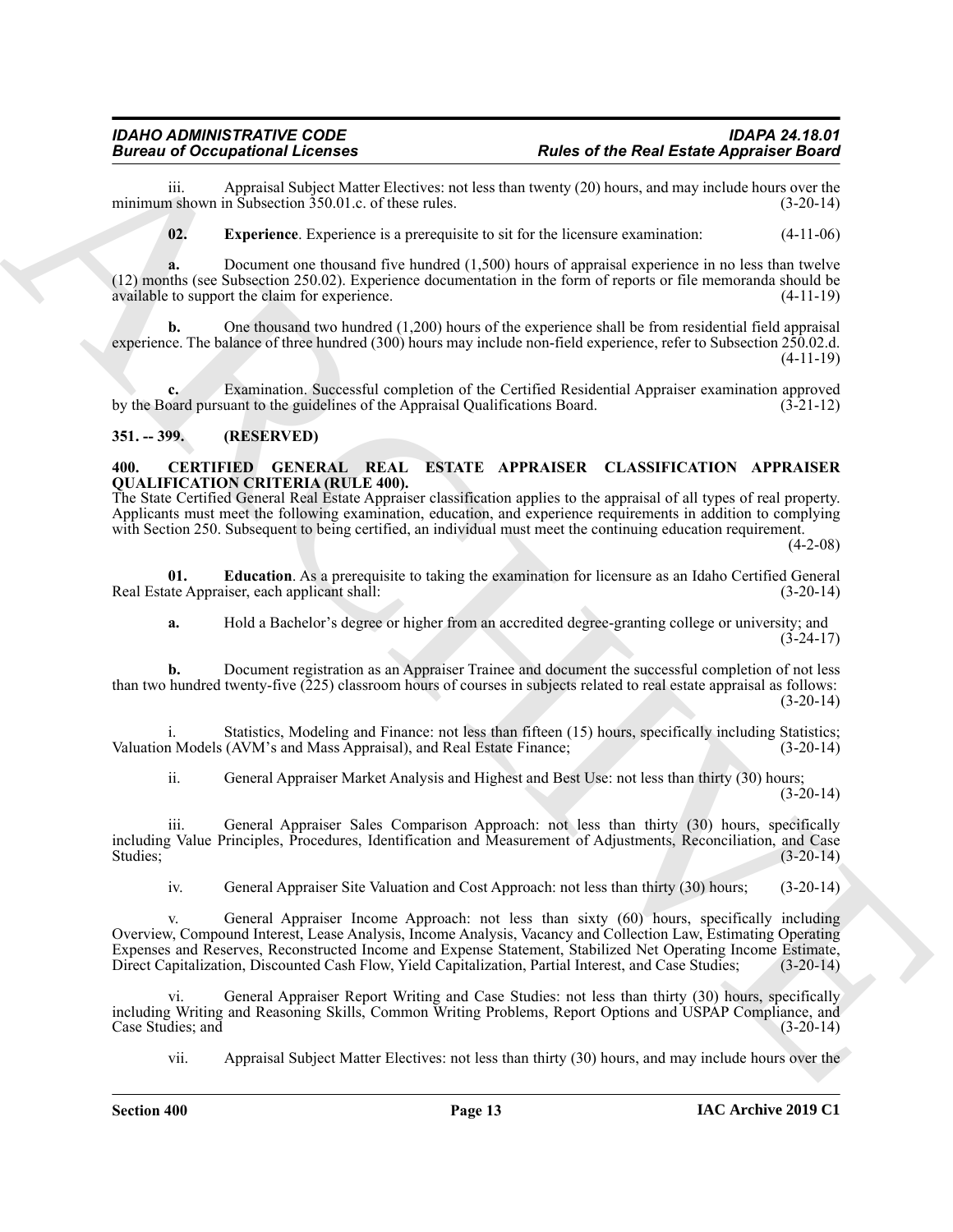minimum shown in Subsection 400.01.b. of these rules; or (3-20-14)

**c.** Document licensure as a Licensed Residential Real Estate Appraiser and the successful completion of not less than one hundred fifty (150) classroom hours of courses in subjects related to real estate appraisal as follows: (3-20-14)

i. Statistics, Modeling and Finance: not less than fifteen (15) hours, specifically including Statistics; Valuation Models (AVM's and Mass Appraisal); and Real Estate Finance; and (3-20-14)

ii. General Appraiser Market Analysis and Highest and Best Use: not less than fifteen (15) hours; and  $(3-20-14)$ 

iii. General Appraiser Sales Comparison Approach: not less than fifteen (15) hours, specifically including Value Principles, Procedures, Identification and Measurement of Adjustments, Reconciliation, and Case Studies; and (3-20-14) (3-20-14)

iv. General Appraiser Site Valuation and Cost Approach: not less than fifteen (15) hours; and (3-20-14)

Bureau al Oceanicson al Licensis<br>
maine when the Rost Easter Appendix Paint<br>
maintain the stock of the Rost Easter Appendix Paint<br>
maintain the stock of the State Control of the State Control of the State Control of the s v. General Appraiser Income Approach: not less than forty-five (45) hours, specifically including Overview, Compound Interest, Lease Analysis, Income Analysis, Vacancy and Collection Law, Estimating Operating Expenses and Reserves, Reconstructed Income and Expense Statement, Stabilized Net Operating Income Estimate, Direct Capitalization, Discounted Cash Flow, Yield Capitalization, Partial Interest, and Case Studies; and (3-20-14)

General Appraiser Report Writing and Case Studies: not less than fifteen (15) hours, specifically including Writing and Reasoning Skills, Common Writing Problems, Report Options and USPAP Compliance, and Case Studies; and (3-20-14)

vii. Appraisal Subject Matter Electives: not less than thirty (30) hours. and may include hours over the minimum shown in Subsection 400.01.c.; or (3-20-14)

**d.** Document licensure as a Certified Residential Real Estate Appraiser and the successful completion of not less than one hundred five (105) classroom hours of courses in subjects related to real estate appraisal as follows: (3-20-14)

i. General Appraiser Market Analysis and Highest and Best Use: not less than fifteen (15) hours; and  $(3-20-14)$ 

ii. General Appraiser Sales Comparison Approach: not less than fifteen (15) hours, specifically including Value Principles, Procedures, Identification and Measurement of Adjustments, Reconciliation, and Case Studies; and (3-20-14)

iii. General Appraiser Site Valuation and Cost Approach: not less than fifteen (15) hours; and

(3-20-14)

iv. General Appraiser Income Approach: not less than forty-five (45) hours, specifically including Overview, Compound Interest, Lease Analysis, Income Analysis, Vacancy and Collection Law, Estimating Operating Expenses and Reserves, Reconstructed Income and Expense Statement, Stabilized Net Operating Income Estimate, Direct Capitalization, Discounted Cash Flow, Yield Capitalization, Partial Interest, and Case Studies; and (3-20-14)

General Appraiser Report Writing and Case Studies: not less than fifteen (15) hours, specifically including Writing and Reasoning Skills, Common Writing Problems, Report Options and USPAP Compliance, and Case Studies. (3-20-14)

<span id="page-13-0"></span>**02. Experience**. Experience is a prerequisite to sit for the licensure examination: (4-11-06)

**a.** Document three thousand (3,000) hours of appraisal experience in no less than eighteen (18)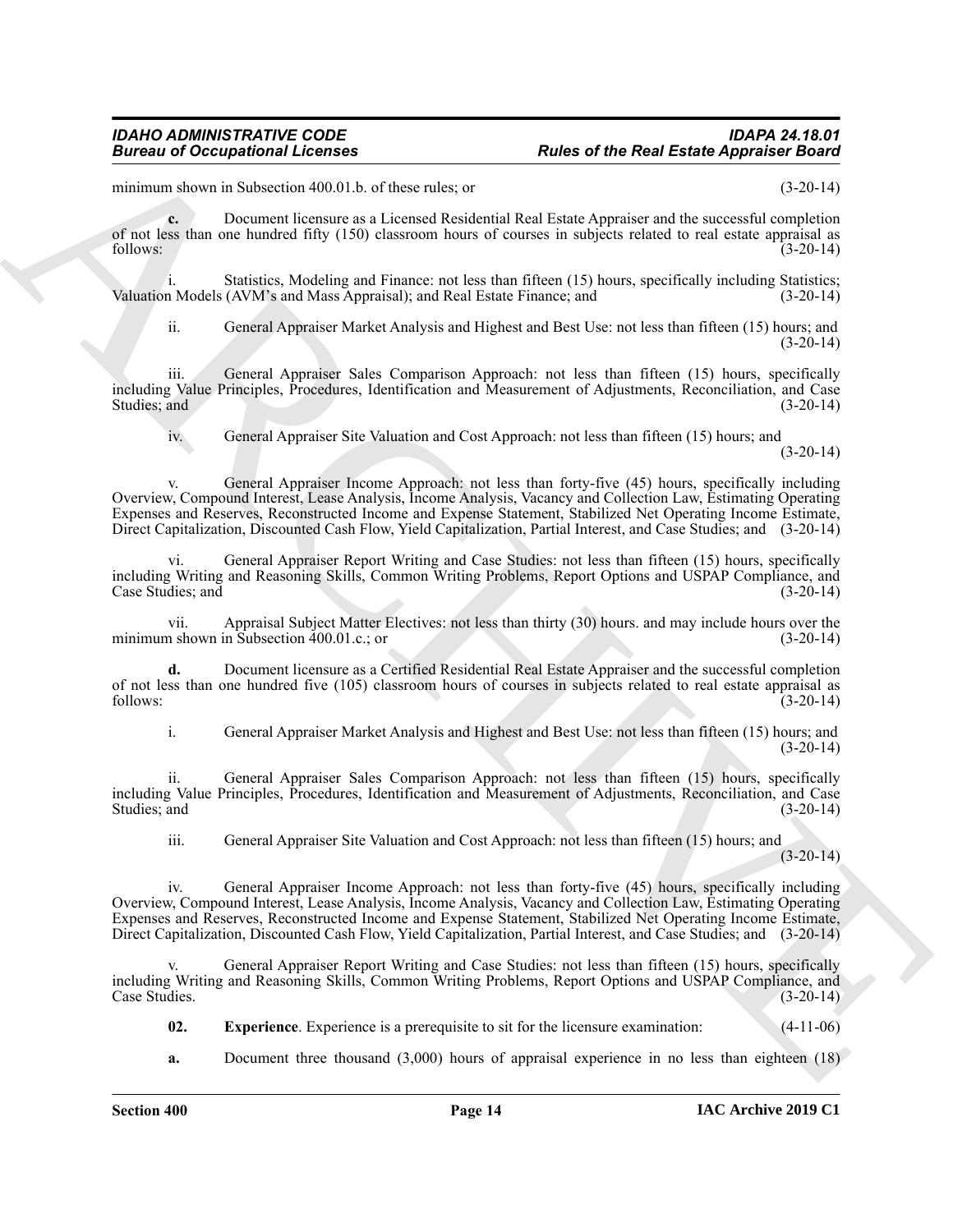months (See Subsection 250.02). Experience documentation in the form of reports or file memoranda should be available to support the claim for experience. (4-11-19) available to support the claim for experience.

**b.** One thousand five hundred (1,500) hours of the experience must be non-residential appraisal experience. The balance of one thousand five hundred (1,500) hours may be solely residential experience or can include up to five hundred (500) hours of non-field experience as outlined in Subsection 250.02.d. (4-11-06)

Examination. Successful completion of the Certified General Appraiser examination approved by the Board pursuant to the guidelines of the Appraisal Qualifications Board. (3-21-12)

#### <span id="page-14-1"></span><span id="page-14-0"></span>**401. CONTINUING EDUCATION (RULE 401).**

All certified/licensed appraisers must comply with the following continuing education requirements: (7-1-97)

<span id="page-14-5"></span>**01. Purpose of Continuing Education**. The purpose of continuing education is to ensure that the appraiser participates in a program that maintains and increases his skill, knowledge and competency in real estate appraising. (7-1-97) appraising. (7-1-97)

<span id="page-14-4"></span>**02. Hours Required**. The equivalent of thirty (30) classroom hours of instruction in courses or seminars during the twenty-four (24) months prior to renewal is required. If the licensee completes two (2) or more courses having substantially the same content during any one (1) continuing education cycle, the licensee only will receive continuing education credit for one (1) of the courses. (3-21-12)

**a.** A classroom hour is defined as fifty (50) minutes out of each sixty (60) minute segment. The educational setting may include a classroom, conference/seminar, on-line or a virtual classroom. (4-4-13)

**b.** If the educational offering is taken on-line or in a virtual classroom, the course must include successful completion of prescribed course mechanisms required to demonstrate knowledge of the subject matter. (3-20-14)

**c.** Credit toward the classroom hour requirement may be granted only where the length of the nal offering is at least two (2) hours. (7-1-97) educational offering is at least two  $(2)$  hours.

Bruce of the Real Easter Appendix Theorem. **Rates of the Real Easter Appendix Theorem.**<br>
Such as the state for experiment determined to the form of representation of the form of the state of the state of the form of the s **d.** Credit for the classroom hour requirement may be obtained by accredited courses which have been approved by the Appraisal Qualification Board and by courses approved by Real Estate Appraiser Boards of states with reciprocity with Idaho. All other courses must have approval of the Board, which shall require the continuing education provider to submit the educational course approval application and application fee as set forth in these rules along with the documentation including the instructors and their qualifications, course content, length of course, and its location. Courses shall be approved for a period of four (4) years. (4-4-13) its location. Courses shall be approved for a period of four  $(4)$  years.

**e.** Once every twenty-four (24) months, Idaho State Certified/Licensed Real Estate Appraisers and registered trainees will be required to attend an approved seven (7) hour USPAP update course or the equivalent. The course must cover the most recent USPAP edition. (3-21-12)

<span id="page-14-2"></span>**03. Credit for Appraisal Educational Processes and Programs**. Continuing education credit may also be granted for participation, other than as a student, in appraisal educational processes and programs. Examples of activities for which credit may be granted are teaching, program development, authorship of textbooks, or similar activities which are determined to be equivalent to obtaining continuing education. Credit for educational processes and programs continuing education shall not exceed one-half (1/2) of the total continuing education credits required for a renewal period. (4-2-08)

<span id="page-14-3"></span>**04. Credit for Attending the Licensure Board Meetings**. Continuing education credit may be granted for a maximum of two (2) hours each continuing education cycle for time spent attending one (1) Board meeting. Members of the board shall not be entitled to continuing education credit for board service. (3-21-12)

<span id="page-14-6"></span>**05. Requirement When a Certificate/License Is Canceled**. For each year (less than five (5)) in which a license is lapsed, canceled, or otherwise non-renewed, fifteen (15) hours of continuing education must be documented, including a seven (7) hour USPAP update course, prior to reinstatement. The course must cover the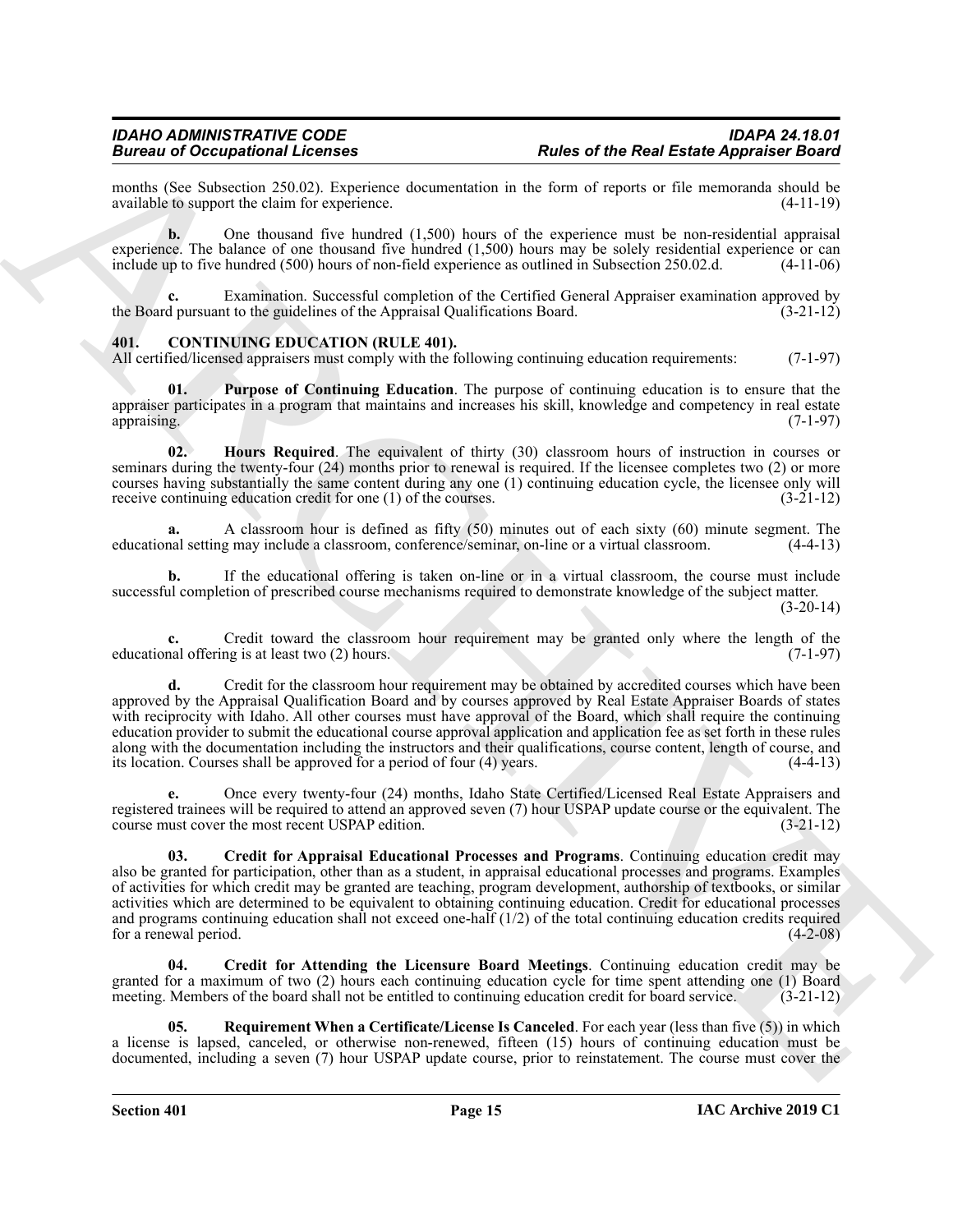<span id="page-15-12"></span>most recent USPAP edition. (3-21-12)

Bureau of Occupations I. Februari<br>
20. The state of the Real Easte Appendix Board<br>
20. The state of the Real Easte Appendix Board<br>
20. The state of the State of the State of the State of the State of the State<br>
20. The st **06. Special Exemption**. The Board shall have authority to make exceptions for reasons of individual hardship, including health, when certified by a medical doctor, or other good cause. The appraiser must provide any information requested by the Board to assist in substantiating hardship cases. This exemption is granted at the sole discretion of the Board. (3-29-10)

#### <span id="page-15-0"></span>**402. -- 449. (RESERVED)**

#### <span id="page-15-17"></span><span id="page-15-1"></span>**450. RECIPROCITY (RULE 450).**

Applicant must comply with Section 54-4115, Idaho Code. (7-1-93)

<span id="page-15-19"></span><span id="page-15-18"></span>**01. File Application**. File applications on forms provided by the Board. (7-1-93)

**02. Submit Statement Verifying Certification/Licensure**. Submit current notarized statement verifying certification/licensure in good standing in another state. (7-1-93)

#### <span id="page-15-2"></span>**451. -- 499. (RESERVED)**

#### <span id="page-15-20"></span><span id="page-15-3"></span>**500. TEMPORARY PRACTICE (RULE 500).**

<span id="page-15-23"></span>**01. Requirements for Issuance**. A permit to temporarily practice may be issued to individuals coming to Idaho who are certified/licensed in another state and are either transferring to Idaho or have a temporary assignment in Idaho. (7-1-93)

<span id="page-15-22"></span>**02. Proof of Current Certification or Licensure**. The applicant must be listed on the National Registry, maintained by the Appraisal Subcommittee, as current and in good standing and comply with Section 54- 4115(3), Idaho Code, regarding irrevocable consent. (3-21-12)

<span id="page-15-21"></span>**03. Assignments and Length of Time Permit Will Be Issued**. Permit to temporarily practice will be issued on a per appraisal assignment basis for a period not to exceed six (6) months. A temporary permit may be extended one  $(1)$  time only.

#### <span id="page-15-4"></span>**501. -- 524. (RESERVED)**

#### <span id="page-15-13"></span><span id="page-15-5"></span>**525. DISCIPLINE (RULE 525).**

<span id="page-15-14"></span>**01. Civil Fine**. The Board may impose a civil fine not to exceed one thousand dollars (\$1,000) upon a licensed or certified real estate appraiser for each violation of Section 54-4107(1), Idaho Code. (3-18-99)

<span id="page-15-15"></span>**02. Costs and Fees**. The Board may order a licensed or certified real estate appraiser to pay the costs and fees incurred by the Board in the investigation or prosecution of the licensee for violation of Section 54-4107(1), Idaho Code. (3-18-99)

#### <span id="page-15-6"></span>**526. -- 539. (RESERVED)**

#### <span id="page-15-11"></span><span id="page-15-7"></span>**540. APPRAISALS IN LITIGATION (RULE 540).**

Licensed or certified appraisers providing opinions of value in litigation shall comply with USPAP Standard 1 including maintaining a work file in support of the opinion of value in litigation. (3-20-14) including maintaining a work file in support of the opinion of value in litigation.

#### <span id="page-15-8"></span>**541. -- 549. (RESERVED)**

<span id="page-15-10"></span>**551. -- 699. (RESERVED)**

#### <span id="page-15-16"></span><span id="page-15-9"></span>**550. LEGAL ADVICE (RULE 550).**

All legal advice shall be furnished by the Bureau under contract with the Board. (3-13-02)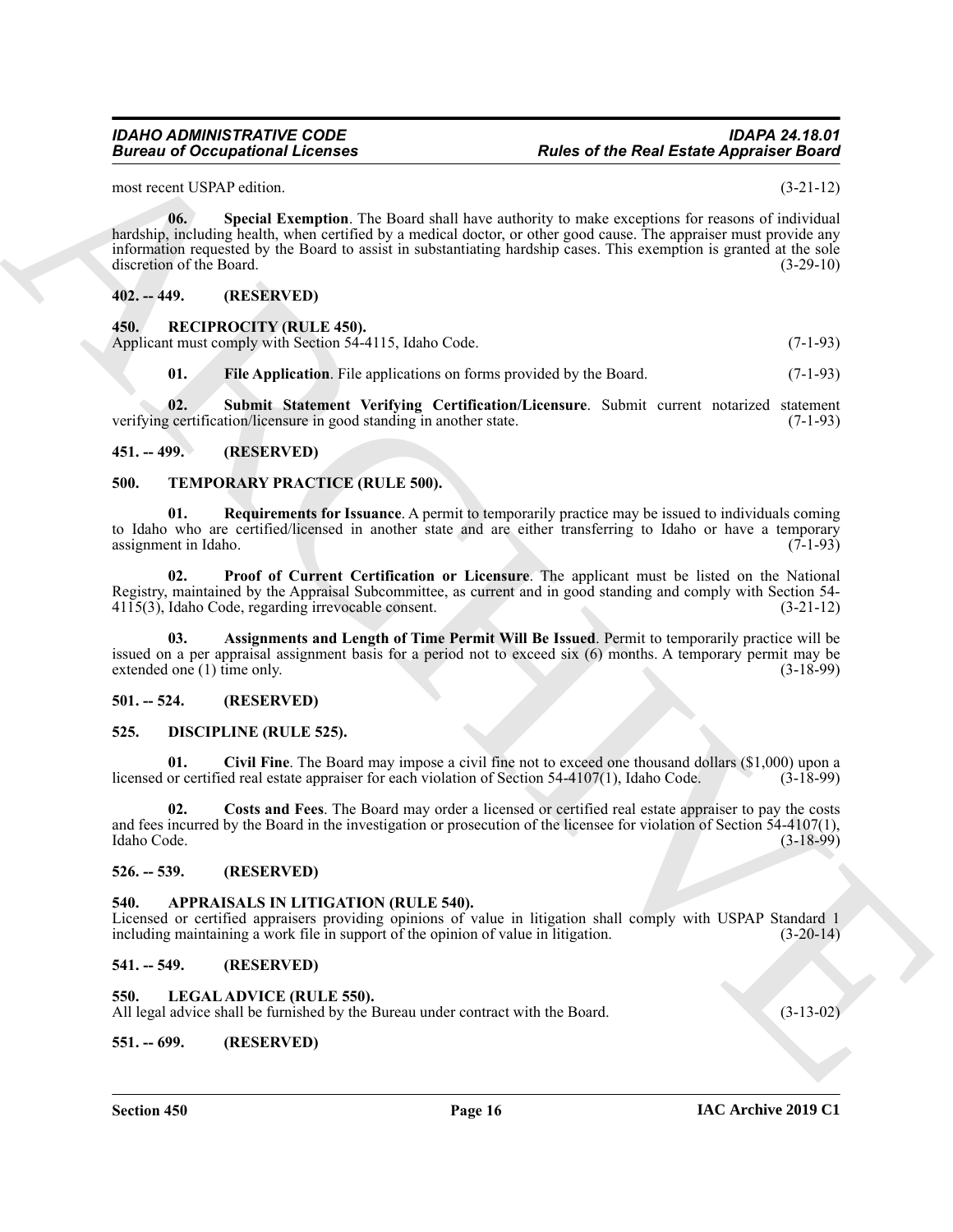#### <span id="page-16-2"></span><span id="page-16-0"></span>**700. UNIFORM STANDARDS OF PROFESSIONAL APPRAISAL PRACTICE/CODE OF ETHICS (RULE 700).**

Financial Conception of Helion of Provides United States Appendix Results<br>
The Linds of the Results and States Conception of Provides United States (1976)<br>
The ARCHIVED STATES (Cape of Color Conception of December 2019)<br>
T The Uniform Standards of Professional Practice, excluding standards 7, 8, 9, and 10, as published by the Appraisal Foundation and referenced in Section 004, are hereby adopted as the rules of conduct and code of ethics for all Real Estate Appraisers licensed under Title 54, Chapter 41, Idaho Code, and these rules. (3-25-16)

<span id="page-16-1"></span>**701. -- 999. (RESERVED)**